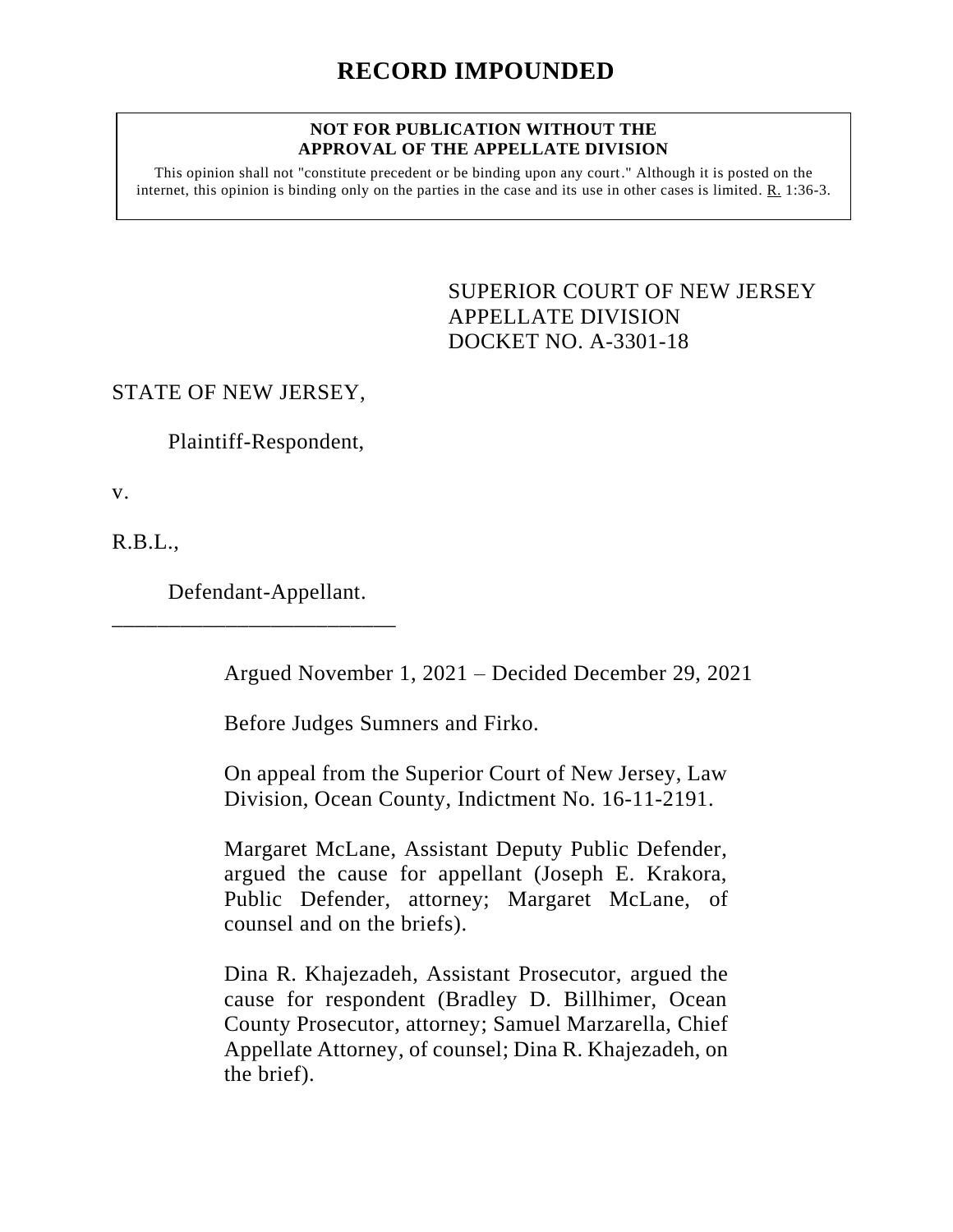### PER CURIAM

Tried by a jury, defendant  $R.B.L.<sup>1</sup>$  was found guilty of second-degree endangering the welfare of a child, N.J.S.A. 2C:24-4(a)(1), and fourth-degree criminal sexual contact, N.J.S.A. 2C:14-3(b). The offenses were committed against his stepdaughter, O.E. (Odele). Prior to sentencing, the trial court denied defendant's motion for a new trial. After merger of the two convictions, he was sentenced to six years in prison and supervised parole for life.

Defendant challenges his convictions arguing:

## POINT I

THE TRIAL COURT ERRED IN CONCLUDING THAT DEFENDANT KNOWINGLY AND VOLUNTARILY WAIVED HIS RIGHT TO REMAIN SILENT AND TO COUNSEL.

## POINT II

THE TRIAL COURT ERRED IN FAILING TO PROVIDE GUIDANCE TO THE JURY AS TO HOW TO EVALUATE THE CREDIBILITY OF DEFENDANT'S RECORDED STATEMENT. (NOT RAISED BELOW).

<sup>&</sup>lt;sup>1</sup> We use initials and pseudonyms to protect the privacy and preserve the confidentiality of the victims and this proceeding. N.J.S.A. 2A:82-46(a); R.  $1:38-3(c)(9)$ .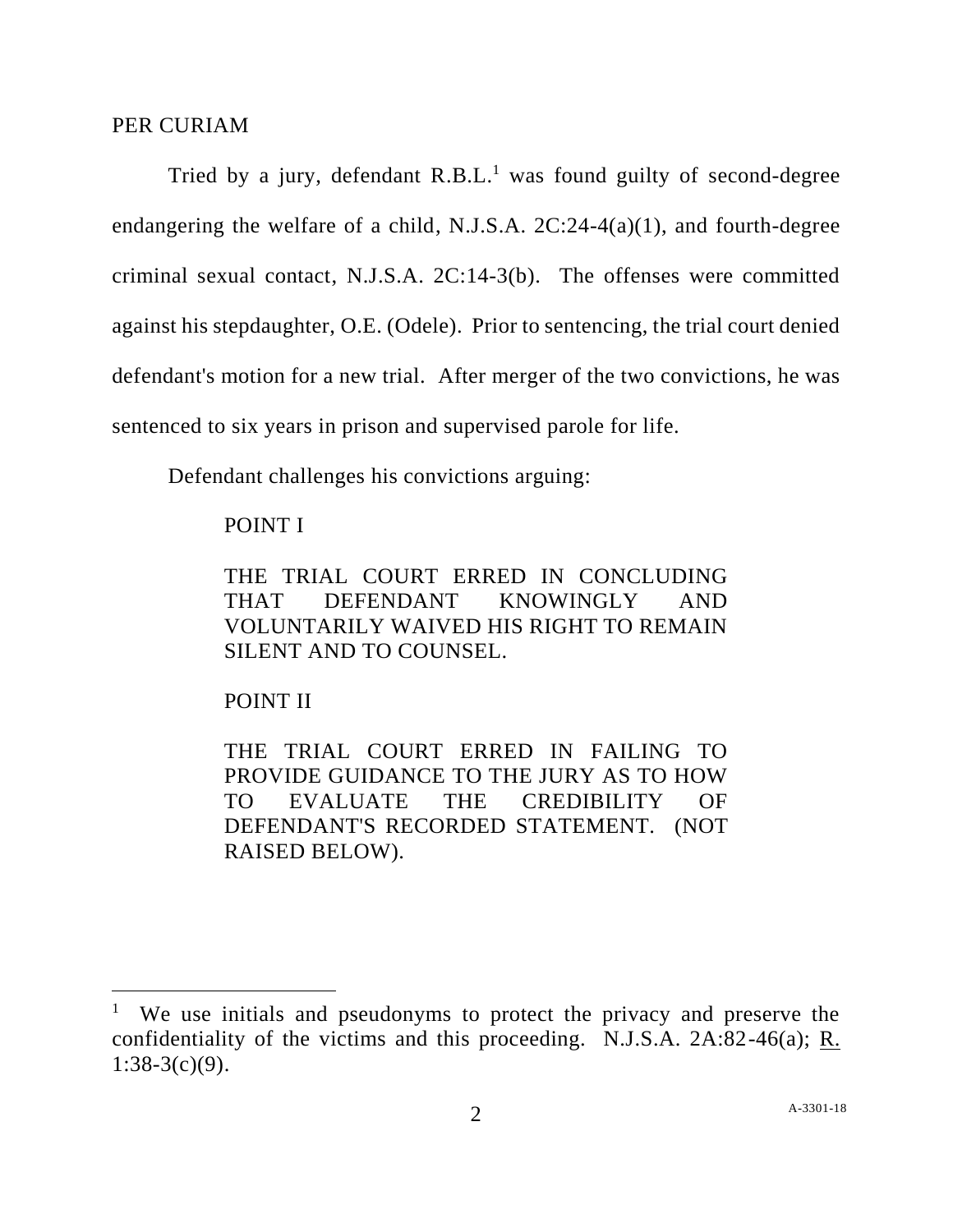# POINT III

THE FRESH COMPLAINT TESTIMONY WAS IMPERMISSIBLY DETAILED, AND THE PROSECUTOR IMPROPERLY ARGUED THAT THE FRESH COMPLAINT CORROBORATED THE TRUTH OF THE COMPLAINING WITNESS'S ALLEGATIONS. (NOT RAISED BELOW).

We affirm because we conclude there were no errors by the trial court or improper arguments by the prosecution.

# I.

Addressing defendant's arguments in the order presented, he initially contends the trial court erred in finding that he waived his  $Minanda<sup>2</sup>$  rights when he gave statements to police detectives during two separate interviews and allowed the statements to be admitted into evidence. We disagree.

A.

In a Miranda hearing, the court addressed defendant's motion to suppress his statements to police on June 17 and 28, 2016. Jackson Township Police Detective John Rodriguez testified that on June 14, he and Ocean County Prosecutor's Office Detective Thomas Tiernan were assigned to investigate

<sup>&</sup>lt;sup>2</sup> Miranda v. Arizona, 384 U.S. 436 (1966).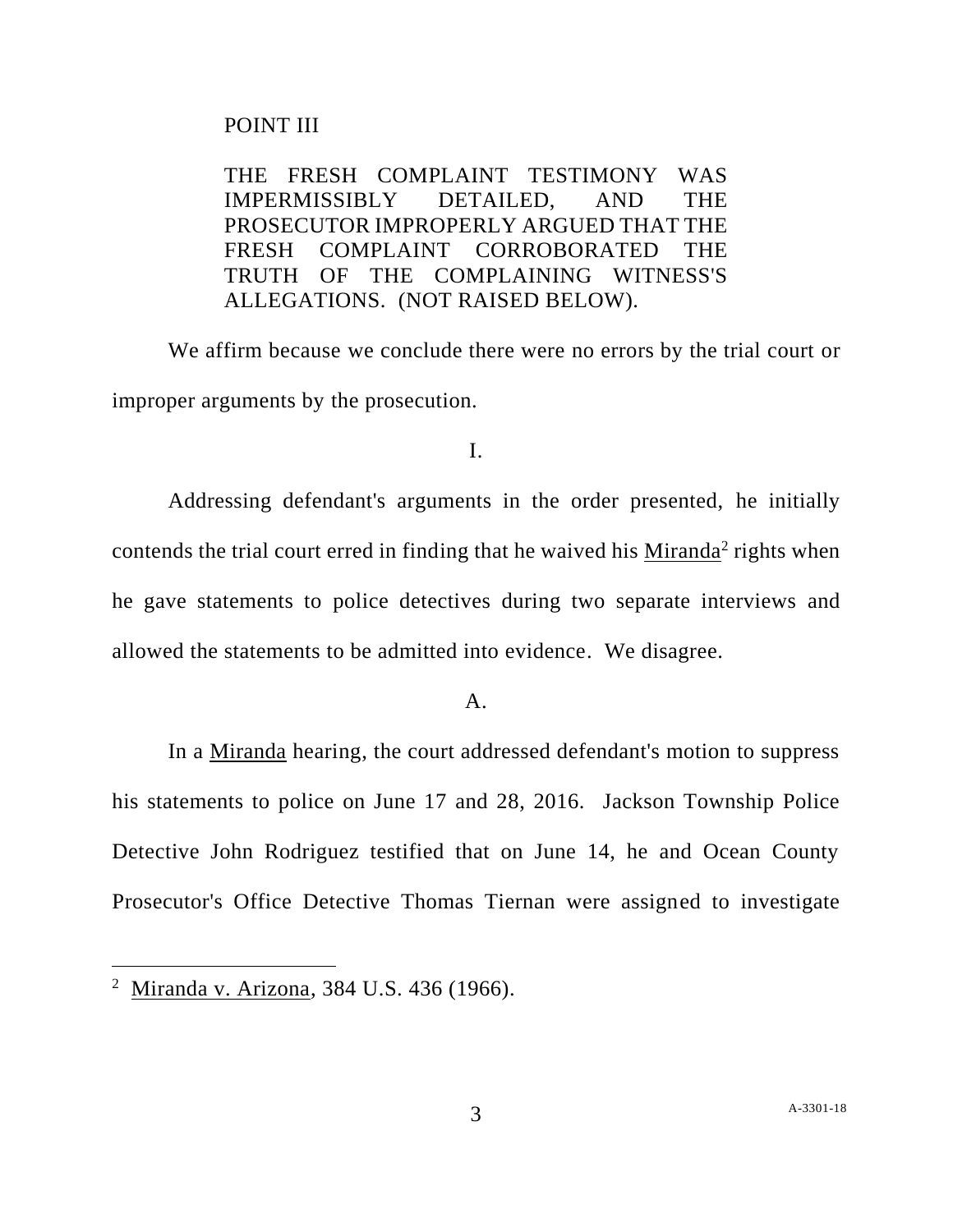Odele's sexual abuse allegations against defendant. On June 16, Odele and her mother, T.B. (Terri), went to the Jackson Township police station after being contacted by Rodriguez regarding allegations that defendant engaged in unwanted sexual contact with Odele. Terri and defendant were married at the time, but they were separated, with defendant living elsewhere. During the interview, Terri stated that he would be at her house the next morning to retrieve some tools. Rodriguez and Tiernan replied that they would be there to meet with him.

The next morning, June 16, the detectives were at Terri's house when defendant appeared with K.H. (Kim). Rodriguez testified that prior to speaking with defendant, he heard defendant and Kim conversing in English. The detectives introduced themselves to defendant and informed him that Terri "was disputing his ownership of the tools that he had come to retrieve. So [they] asked if he would come back to the Jackson Township Police Department for an interview."<sup>3</sup> He voluntarily agreed to come to the police station, "but requested

<sup>&</sup>lt;sup>3</sup> In his merits brief, defendant contends Rodriguez stated he and Tiernan wanted to speak with defendant about a "civil matter" pertaining to the disputed tools. However, the record does not indicate the term "civil matter" was used by defendant when referencing the disputed tools. Rather, Rodriguez "basically told him" it was a civil matter when cross-examined by defense counsel.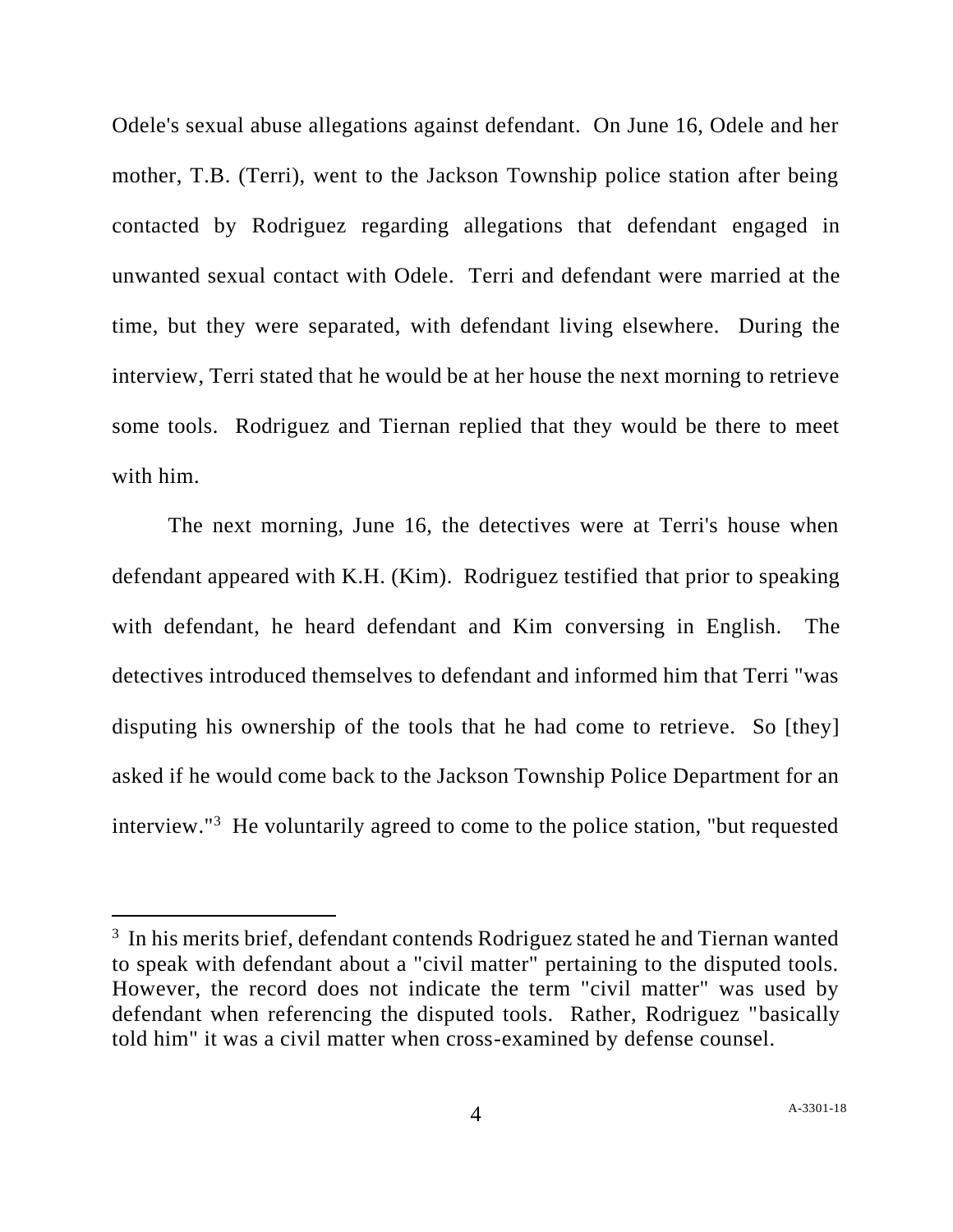that [the police] provide transportation for him [because] he didn't want to inconvenience [Kim]." Rodriguez radioed a squad car to pick him up. Throughout the interaction, defendant was not under arrest.

When defendant arrived at the police station and entered the interview room, he was informed the session would be video recorded.<sup>4</sup> Rodriguez then "confirmed . . . defendant's . . . name, date of birth . . . and [verified] that [he] live[d] in Sparta [alone] . . . or lived in Sparta with [Kim]." Rodriguez also confirmed defendant was a forty-six-year-old native of Argentina and had lived in the United States for fifteen years. He asked defendant "if he had any issues understanding the English language," to which he replied: "Sometimes."<sup>5</sup> Rodriguez advised him that if he had any issues understanding English during the detective's reading of the Miranda waiver or during the interview, he should stop the interview. Defendant said he understood.

Rodriguez then proceeded to read the <u>Miranda</u> waiver form, line-by-line, to defendant, during which the following exchange occurred:

<sup>&</sup>lt;sup>4</sup> A DVD of both of defendant's statements was played during the Miranda hearing.

<sup>5</sup> Rodriguez testified he speaks "a functional level of Spanish" because of spending "years in the household and with family members [who speak Spanish] since [he] was a child."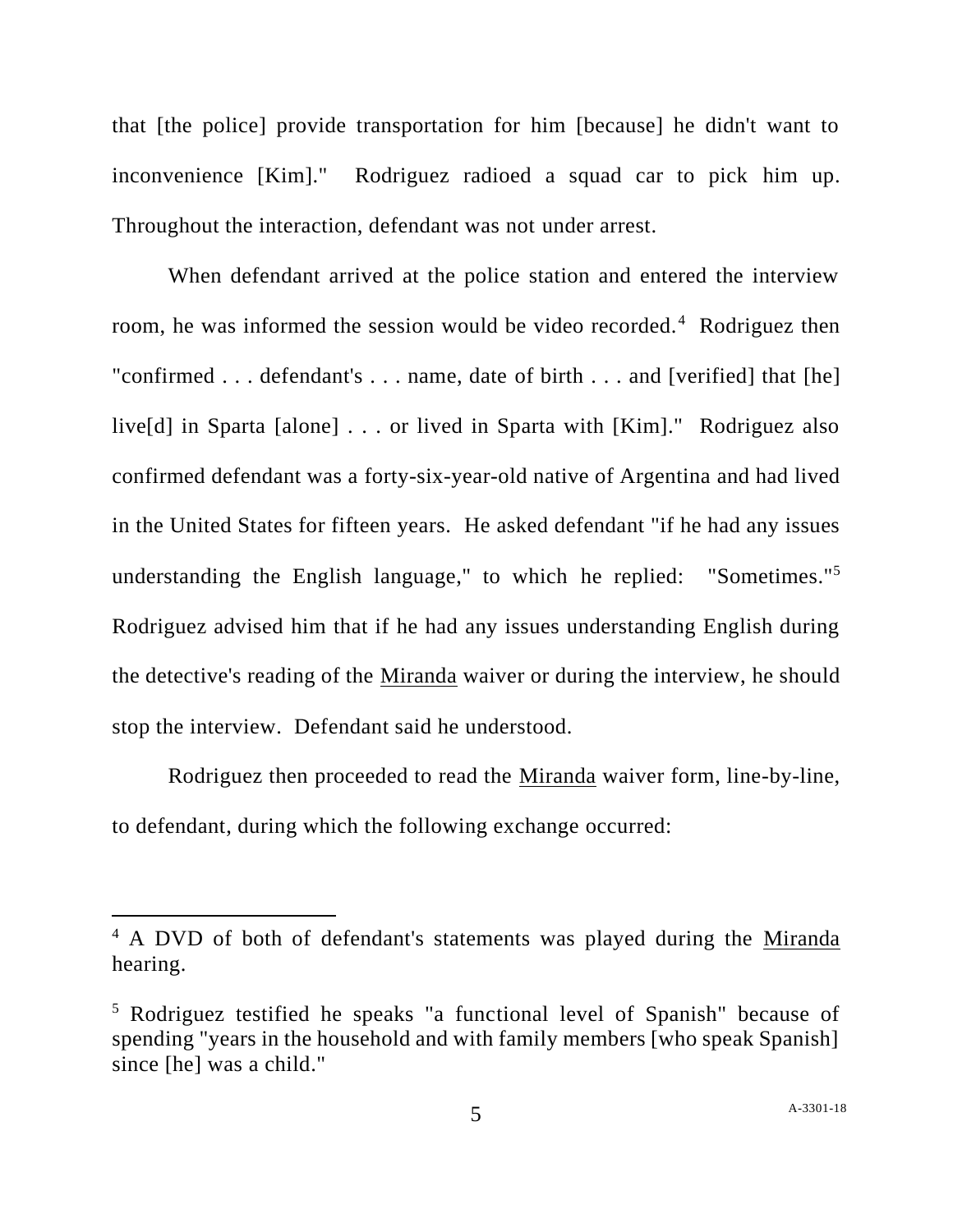[]Rodriguez: "Anything you're saying will be used against you in a court of law." Do you understand?

[Defendant]: What do you mean, in the court of law, in a court of law?

[]Rodriguez: In court.

[Defendant]: In court?

[]Rodriguez: In court. Yes.

[Defendant]: Okay. No, I don't — I don't — I don't know why.

[]Tiernan: What do you mean?

[Defendant]: I don't understand why?

[]Tiernan: It means that —

[Defendant]: Yeah.  $I - I -$ 

[]Tiernan: Do you understand what that  $-$  what it means?

[Defendant]: Yeah. Yeah.

[]Tiernan: Okay. All right. Good.

[] Rodriguez: It means we're going to talk about some things that, you know, that are important that, you  $know.$ —

[Defendant]: Okay. I understand, but I don't.

[]Tiernan: But you understand what that line means?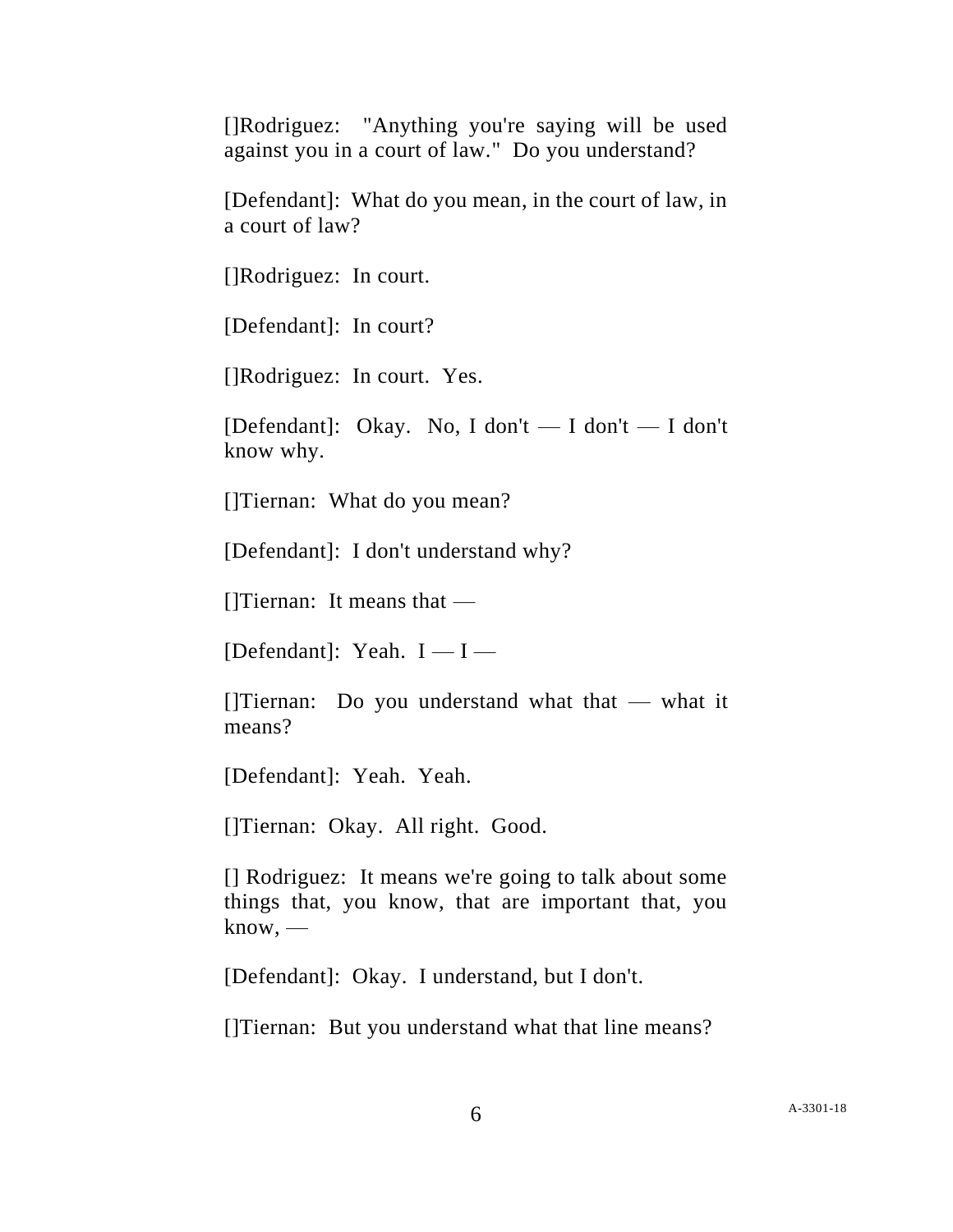[Defendant]: Yeah. Yeah. I know — []Tiernan: That's all that we would like. []Rodriguez: Right. Right. Right. Anything we say here is on the record. [Defendant]: On the record. I see. []Tiernan: Yes.

[Defendant]: Okay.<sup>6</sup>

After Rodriguez informed defendant that "[he] ha[d] the right to consult with an attorney at any time and have him present before and during questioning," he said he understood. The questioning continued:

> []Rodriguez: Okay. "If you cannot afford an attorney, one will be provided if you so desire prior to any questioning." Do you understand?

> [Defendant]: What<sup>['</sup>s] happening, I can go to  $-$  I can get the lawyer.

[]Rodriguez: You can . . . absolutely get a lawyer.

[Defendant]: I don't want to go to the lawyer. . . .

[]Rodriguez: No, I understand.

[Defendant]: I'm the type of  $\dots$ .

<sup>&</sup>lt;sup>6</sup> Later during the hearing, Rodriguez testified defendant "didn't understand the phrase [']court of law.[']" Rodriguez continued, stating once he explained to defendant that court of law meant "in court," defendant "restated . . . in affirmative tones that he understood [what "court of law" meant]."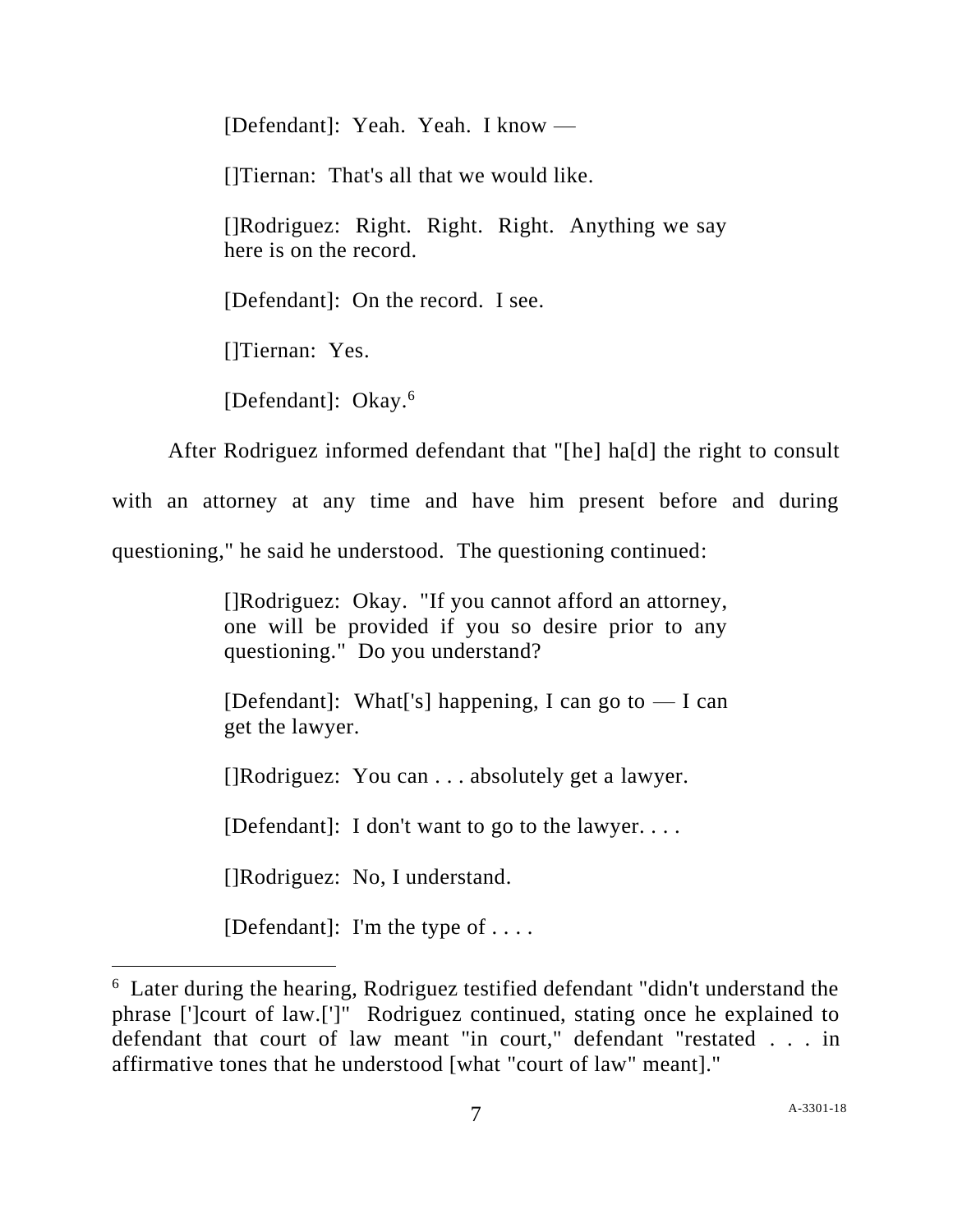[]Tiernan: You don't want to go to a lawyer? [Defendant]: No. I don't  $-$  I don't like the problem. []Tiernan: Right. Right. []Rodriguez: I don't think you have anything to hide. []Tiernan: Right.

[Defendant]: Exactly.

Rodriguez continued Mirandizing defendant by confirming his understanding that his "'decision to waive these rights [was] not final and he may withdraw [his] waiver whenever [he] wish[ed], either before or during questioning' So[,] what that mean[t] [was] [defendant] [could] stop any time." Defendant confirmed he understood.

Rodriguez then asked defendant to read the statement on the waiver form, acknowledging that he had been advised of his Miranda rights. He instead asked Rodriguez to read the statement to him because he was "stressed." Rodriguez read the statement and asked if he "understood everything that [was] read?" He replied, "Yeah. Yeah. Uh hum." To ensure he understood the rights read to him, Rodriguez reiterated his question by asking, "[n]o issues, right?" to which he repeated, "[n]o issues." Defendant then signed the waiver.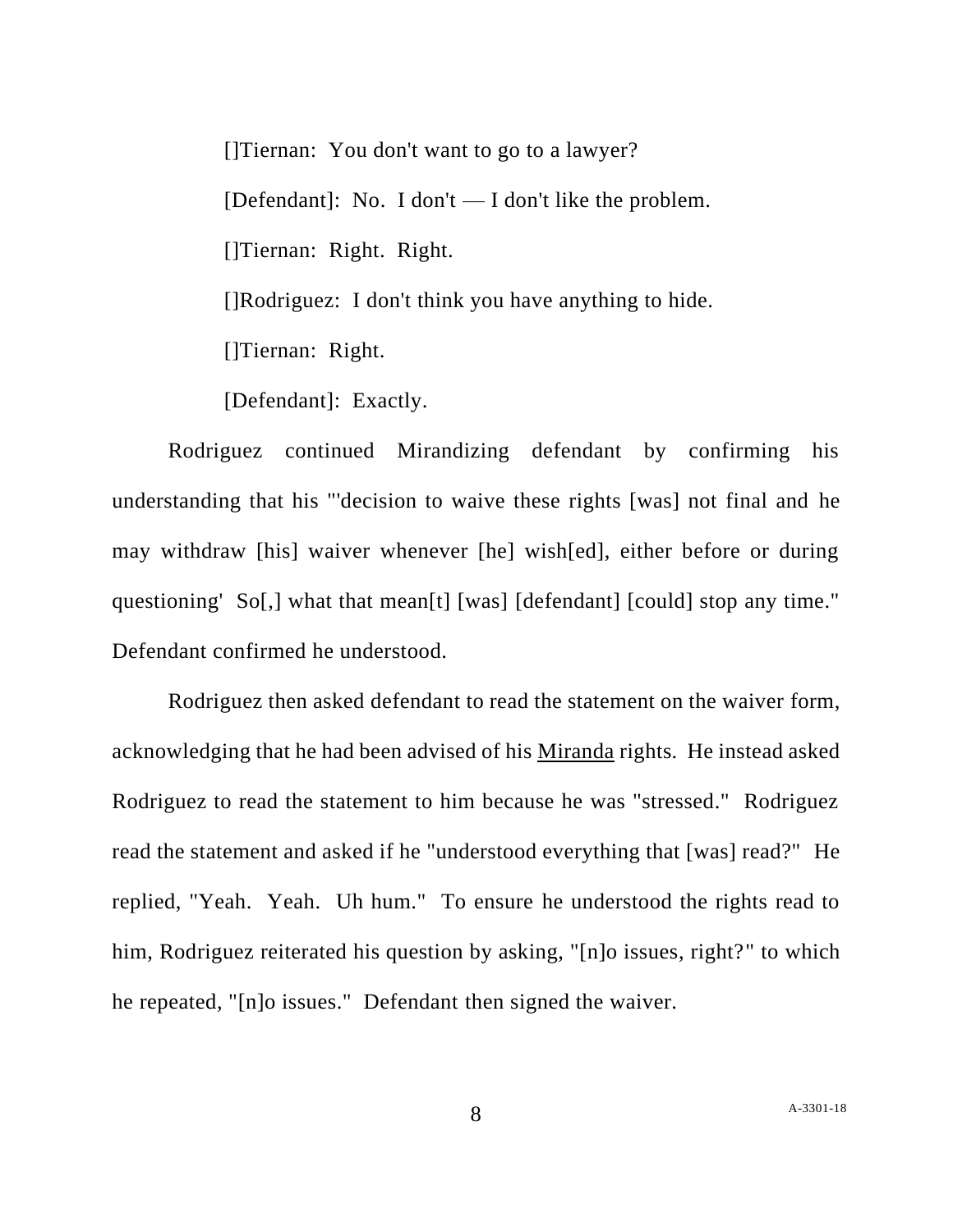During the interview, defendant mentioned Terri kicking him out of her house on March 31, 2016, after they argued about him returning home at 2:30 a.m. He also explained that he was upset with Odele because her boyfriend, B.G. (Bert), was in her bedroom when he returned home one night.

The interview then transitioned to Odele's report of sexual abuse. Defendant described what he considered the "scratch and touch and play" game he played with her. During weekdays and weekends, he would go into Odele's room to turn off the television and Odele would ask him to scratch her back. On one occasion, Odele asked him to "scratch [her] ass," which he did over her clothing. This continued "[o]nce a week [for] a month [or] two months, that's it." He also touched her chest, legs, and back over her clothing for approximately five minutes until she was close to falling asleep. According to defendant, Odele never asked him to stop. She would also lift her shirt to have him "scratch her whole entire back" and chest on the side "sometimes in a chair, sometimes in the sitting room[.]"

Defendant also scratched Odele's buttocks nearly "all the way down" under the waistband of her pajama pants but over her underwear. He began "rubbing" Odele between 2014 and 2015. During one of his games, he accidentally touched her vagina in the living room when he picked her up and

9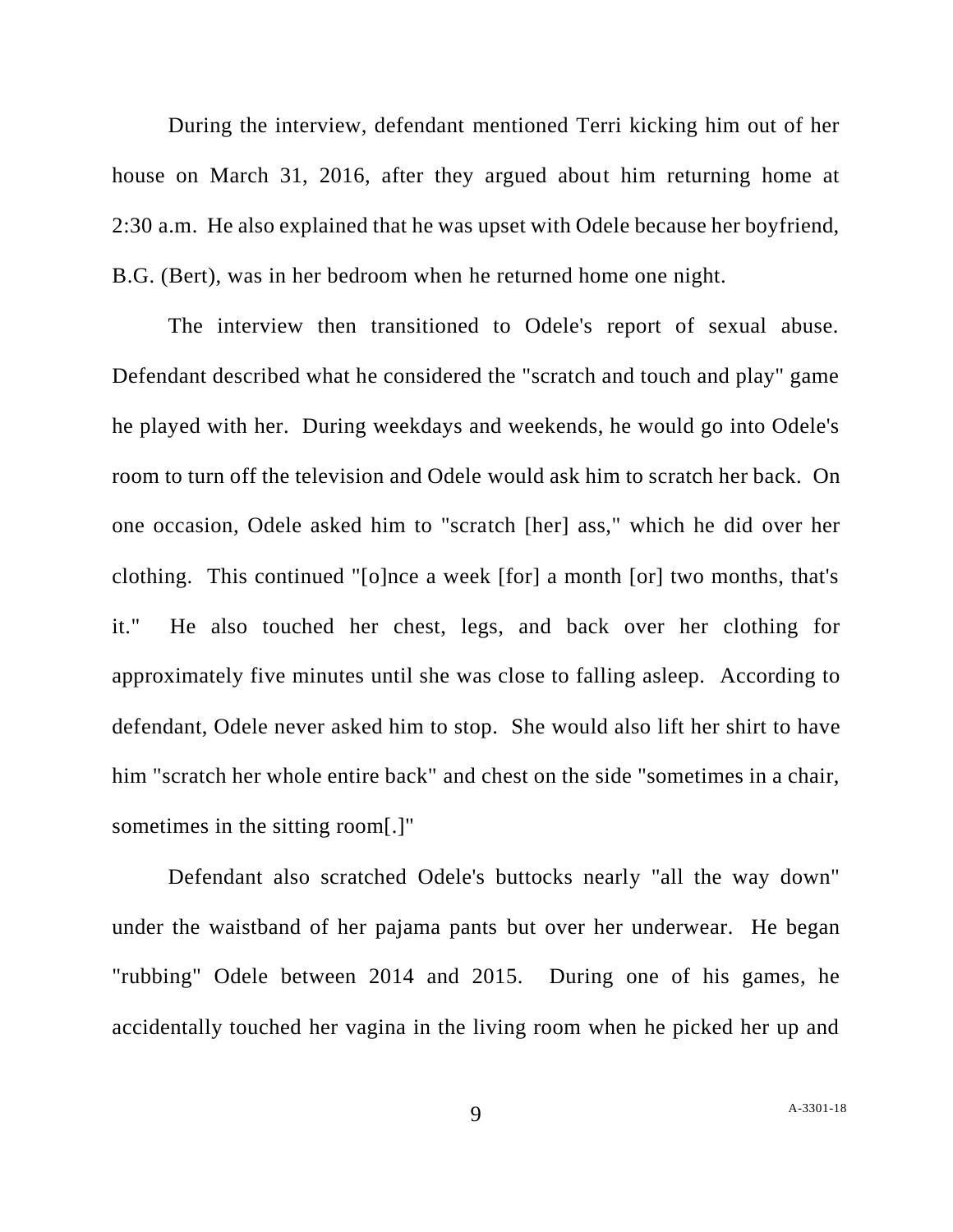put her on the couch. When Terri confronted him about touching Odele, he apologized to them.

The interview was conducted entirely in English, with which defendant acknowledged he was comfortable. At the interview's conclusion of the, he was allowed to leave.

The next day, Terri called Rodriguez telling him "that she had located some items of importance in [defendant's] van." She found "a cut[-]up picture of [Odele] and a handwritten note in Spanish . . . believed [to be] written by [] defendant."

On June 21, Rodriguez returned to Terri's home to retrieve the items she found in the van. He was given a notebook with defendant's writings and photographs inside of an envelope. He contacted defendant to return to the police station for a second interview that day, but defendant requested instead to be interviewed on June 28.

On June 28, Kim drove defendant to the police station. Joined by Jackson Township Police Detective Dominick Manion, Rodriguez informed him that he couldn't speak with him until he was Mirandized. Once in the interview room, Rodriguez advised him of his rights, reading the Miranda waiver form as he did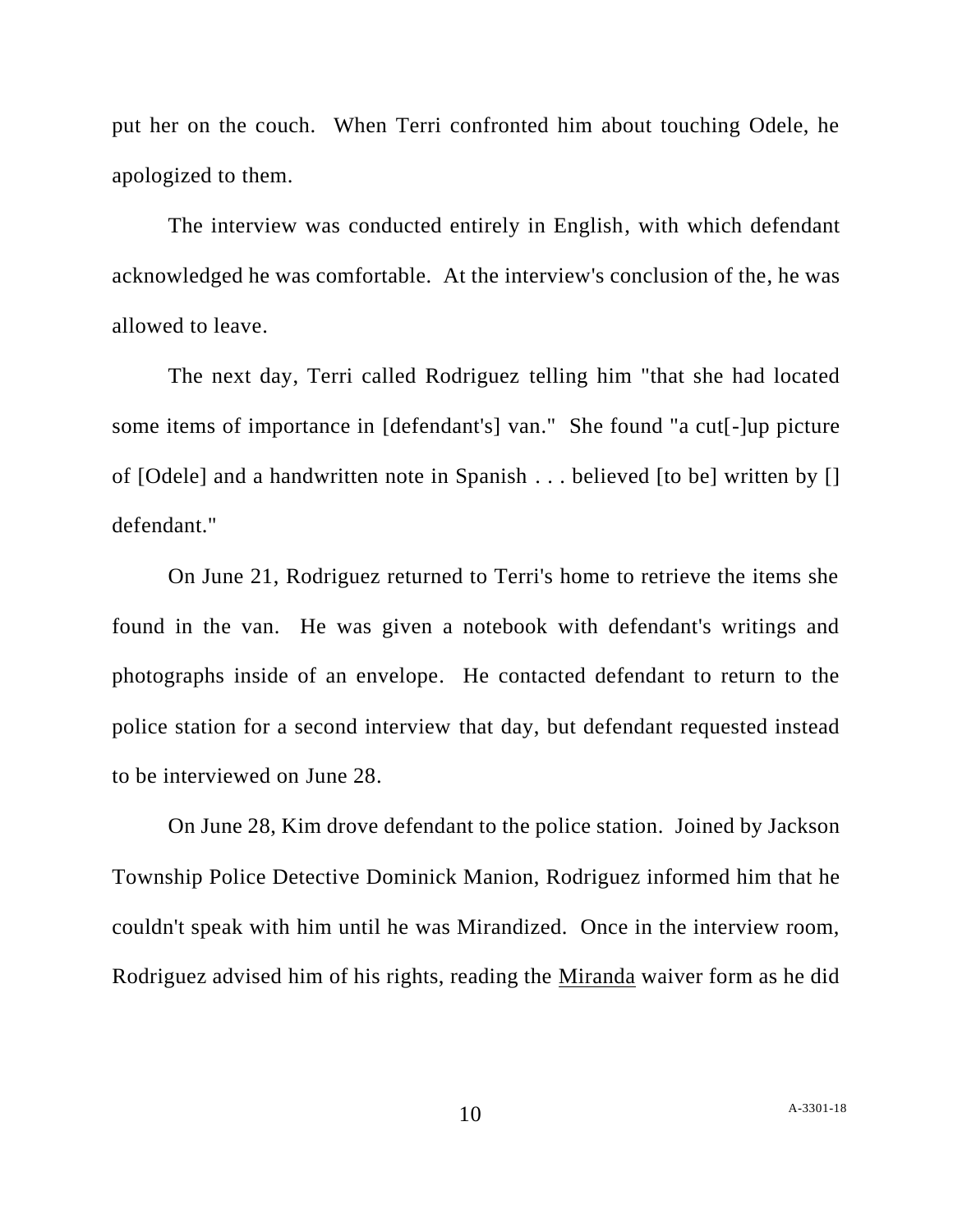in the June 17 interview. He confirmed his understanding of each line read to him, replying "[y]es" and "[u]h hum," and signed the waiver form.

During the video-recorded interview, Rodriguez recounted what defendant stated in the June 17 interview about his conduct with Odele. Defendant agreed his actions were inappropriate, "[w]eird," and wrong. Rodriguez then discussed the notebook and the photographs found in the van. He admitted writing the letter in the notebook about Odele and possessing the cut-up photographs. He also admitted harboring inappropriate feelings for her, and her "fighting . . . and pushing [him] off" when he would enter her room at 1:30 a.m. to touch and rub her.

After reserving decision, the trial court issued an order denying defendant's motion to suppress his June 17 and June 28 statements to the police. In its bench opinion, the court determined Rodriguez's testimony "to be credible and corroborative of what was contained on [the recorded interview]." Using the totality of the circumstances, the court noted Rodriguez testified "that defendant was communicating with [the detectives] in English and was also communicating with [Kim] in English as well." The court found that while defendant was from Argentina, he had been in the United States for fifteen years, and that "several of his close family members in Argentina had been police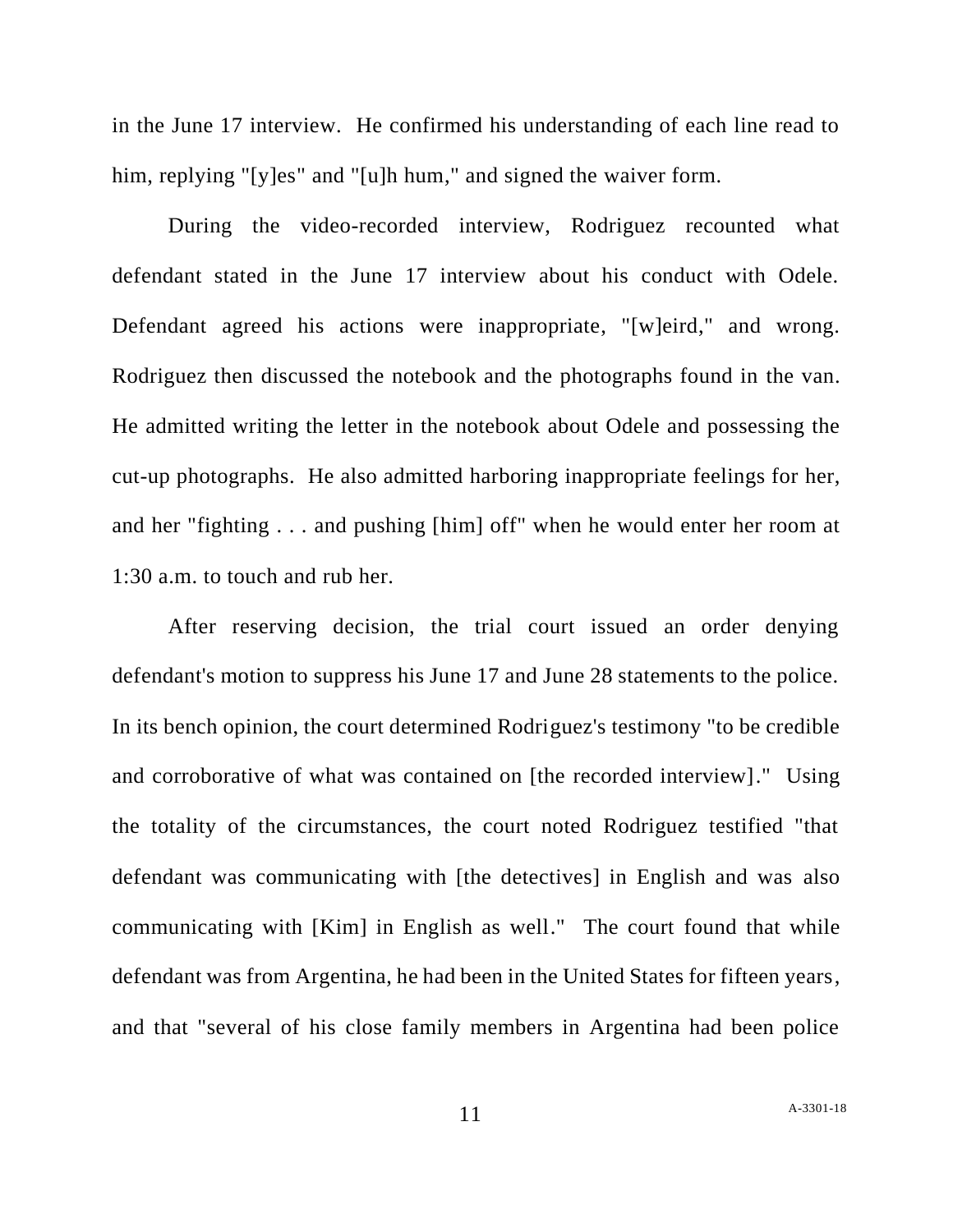officers[,] including his father and brother." Regarding defendant's Miranda waiver, the court determined defendant voluntarily met with the detectives both on June 17 and June 28.

The court pointed out that prior to both interviews, defendant acknowledged he had no trouble understanding English, was aware he could stop the interview if he did not understand something, was told that anything he said could be used in court, that he could stop the interview after it started, and he had a right to attorney. He initialed and signed the waiver form demonstrating he understood his Miranda rights and waived them.

The court further explained:

[D]efendant was awake and alert throughout the entire statement. He was animated, his responses to the detectives' questions were immediate and[,] in many cases[,] would seem[] almost forceful. He often used expressive physical movements as part of his verbal responses to emphasize his points. He was out of his chair for a significant portion of the statement in order to emphasize points or recreate the situations of concern to him and his home.

At one point during the statement[,] he actually walked out of the room, knocked[,] and . . . re-entered to emphasize a point about a story he was telling and this was . . . all accompanied a communication, a verbal discourse by the . . . defendant. [D]efendant wasn't just playing charades. [D]efendant did not hesitate with his responses to questions and only asked for clarifications as to one or two points during questioning.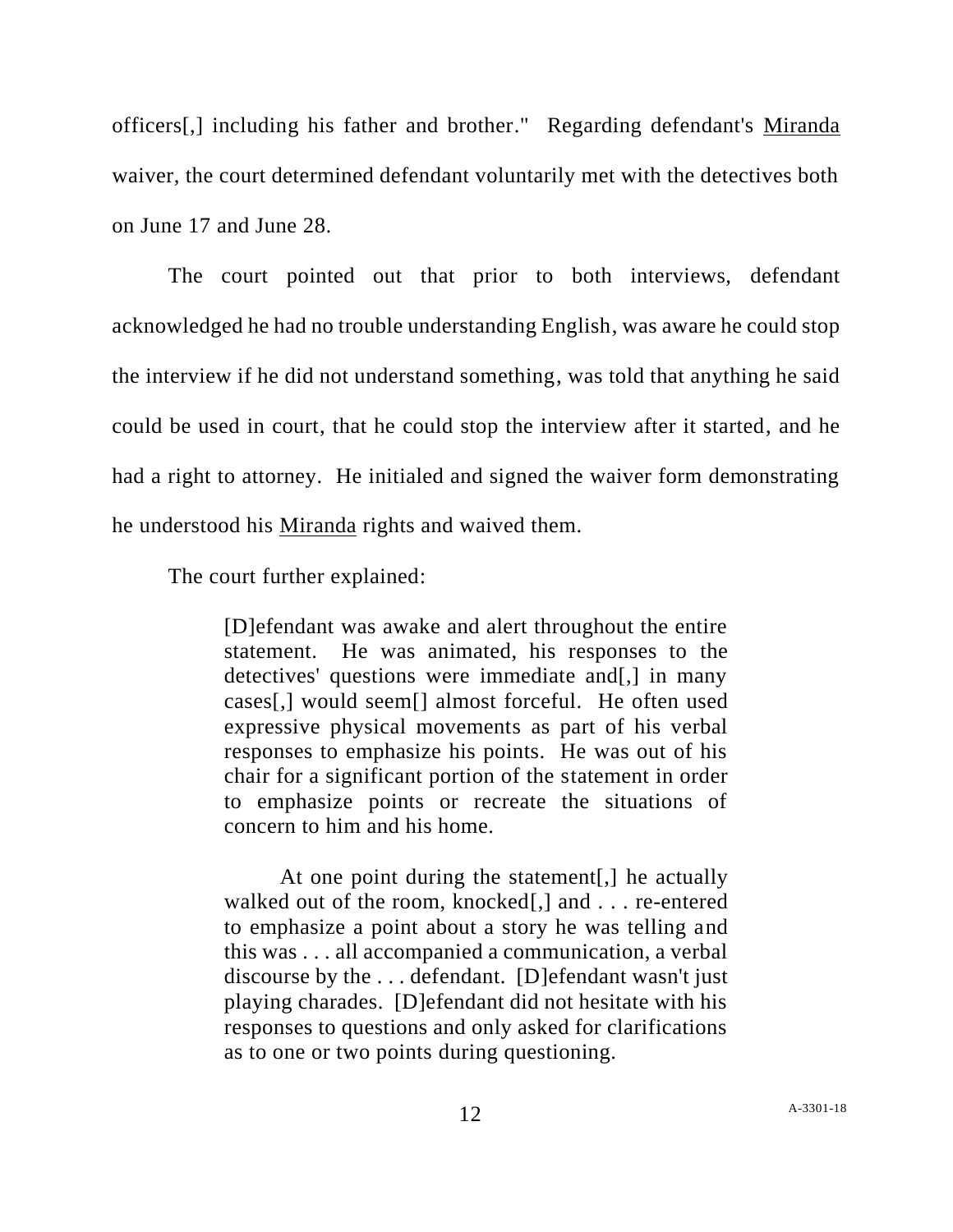As to the purported language barrier, the court reasoned defendant "showed a command of the English language by using higher level words in their appropriate context" such as speaking about "doing things out of 'reaction' . . . defendant advis[ing] that his wife was 'intimidating him' by threatening to call the police," among other examples. The court maintained his responses "were not punctuated by pauses or searching for words, his responses were immediate and in context."

Moving to defendant's June 28 statement, the court held that, like his June 17 statement, he understood his Miranda rights and voluntarily waived them. Specifically, it found

> [defendant stayed] in [the] presumably English speaking home of [Kim] for [eleven] days [between June 17 and June 28] and []Rodriguez reached out to . . . defendant and asked whether he would speak to [the detectives] in the follow[-]up [interview] and apparently . . . defendant[,] knowing the nature of the investigation at that point in time and the basi[s] of the allegations against him, basically made an appointment with the detectives and returned voluntarily to . . . speak with them.

As to the specific abuse allegations, defendant indicated he was aware of the consequences of having a sexual relationship with Odele, stating occasionally that such a relationship would be "crazy . . . and during each of the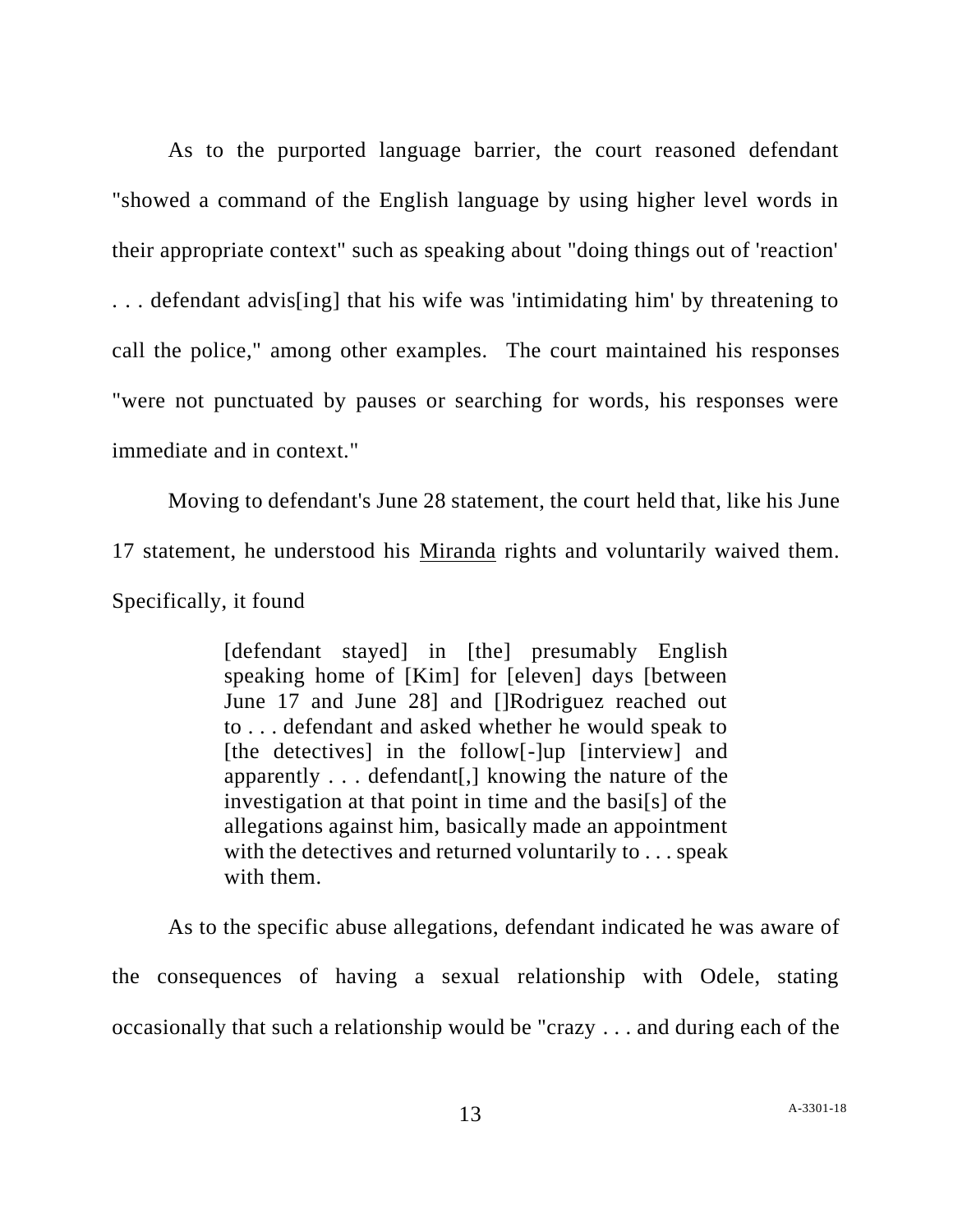statements he held out his wrists to emphasize to the officers that he knew that if he had a sexual relationship with [Odele] that he would be taken away in handcuffs." In sum, the court found the State met its burden in showing that defendant knowingly, voluntarily, and intelligently waived his Miranda rights.

#### B.

The Fifth Amendment of the United States Constitution provides that "no person . . . shall be compelled in any criminal case to be a witness against himself." U.S. Const. amend. V. "Inherent in every Fifth Amendment analysis is the question of whether the [witness or suspect's] statement was voluntary, and, independently, whether the law enforcement officers taking it complied with Miranda." State v. W.B., 205 N.J. 588, 605 (2011) (citing State v. Nyhammer, 197 N.J. 383, 399-400 (2009)). The suspect must be clearly and unequivocally informed of their right to remain silent and to have an attorney present during the interrogation. Miranda, 384 U.S. at 467-68, 470. If the suspect consents to proceed with the interrogation, his or her right to remain silent must be "knowingly and intelligently waived." Id. at 475. The State has the affirmative duty to prove beyond a reasonable doubt that the statement was voluntary given. W.B., 205 N.J. at 602 n.3.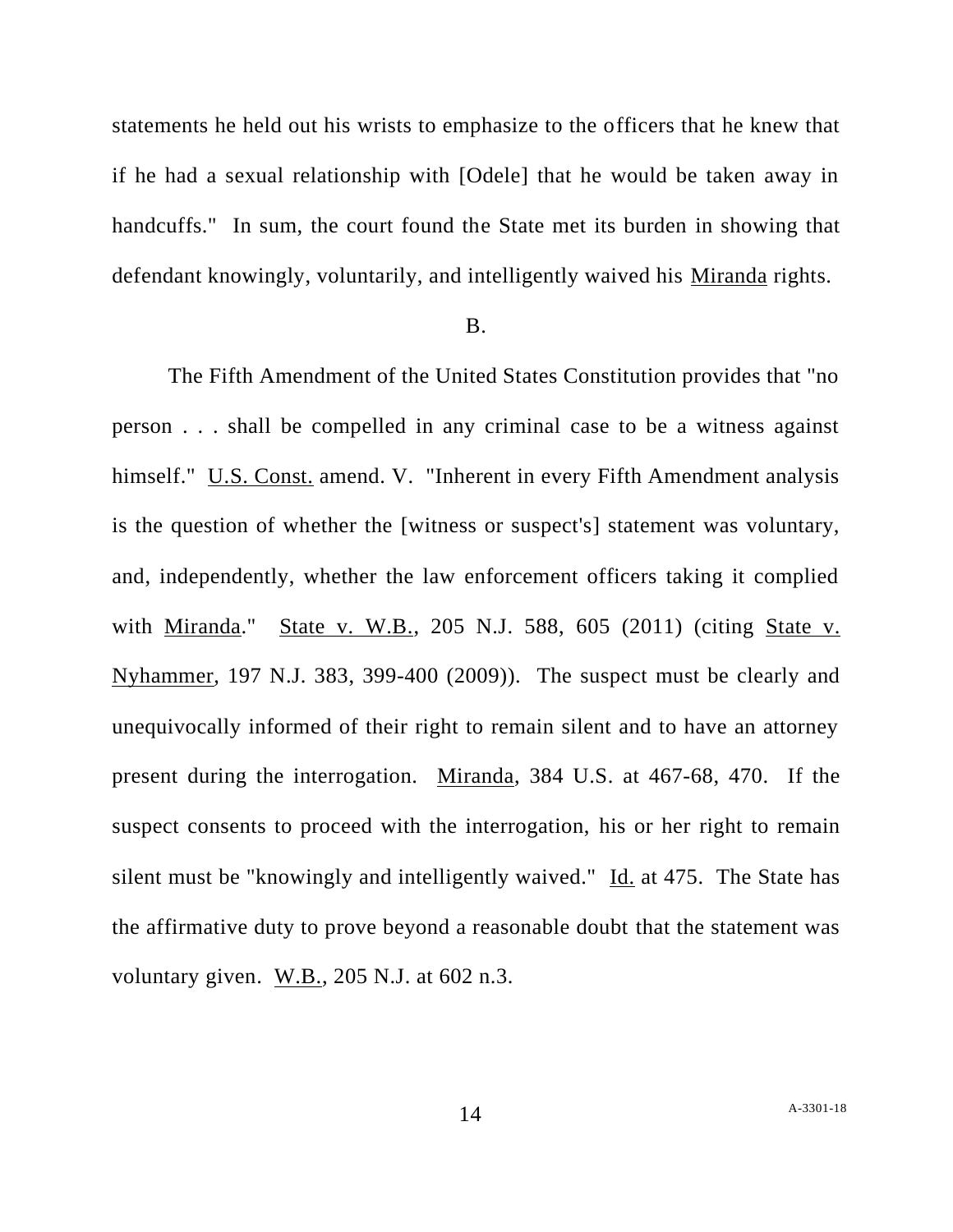If the suspect invokes the right to remain silent, that invocation must be "scrupulously honored." State v. Hartley, 103 N.J. 252, 256 (1986) (citing Michigan v. Mosley, 423 U.S. 96 (1975)). Whether a defendant invoked the right to remain silent will be determined under the totality of the circumstances. State v. Maltese, 222 N.J. 525, 545 (2015). Any evidence obtained in violation of Miranda must be suppressed at trial. Hartley, 103 N.J. at 262. New Jersey's application of Miranda stems from our common law and is "treated . . . as though it were of constitutional magnitude, finding that it offers broader protection than its Fifth Amendment federal counterpart." State v. O'Neill, 193 N.J. 148, 176- 77 (2007).

## C.

Defendant maintains the State failed to prove that he knowingly and voluntarily waived his Miranda rights because the interviews were conducted without being asked if he could read English despite stating that he "sometimes" had trouble understanding it. He further argues the detectives lied to him about wanting to discuss a "civil matter" and "failed to clarify that [his] statements would be used against him in a criminal . . . case." This was especially erroneous, he claims, because as "a non-native English speaker with no experience with the criminal justice system. The was unablel to parse the ...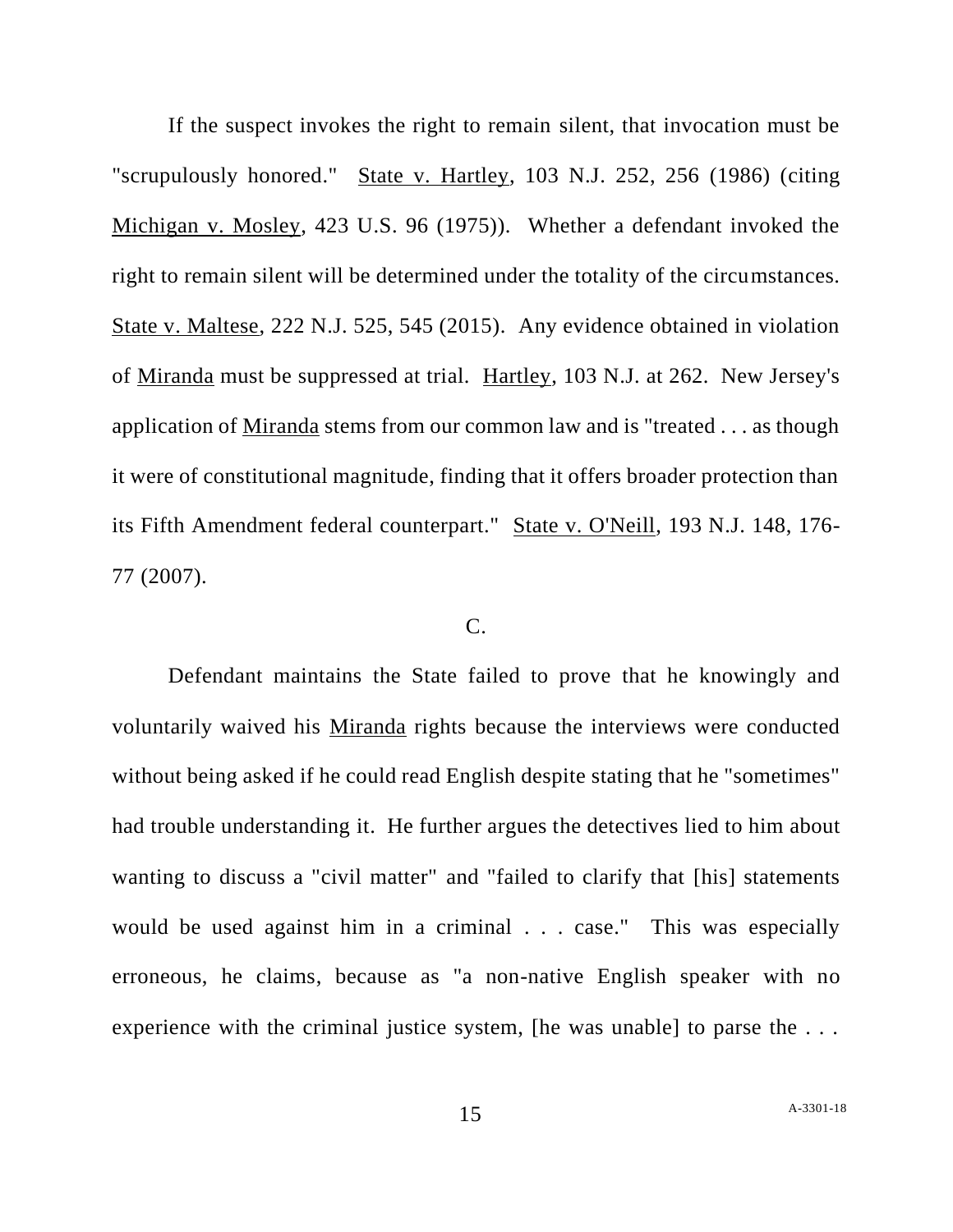Miranda warnings . . . [and had to] rely on the detectives' explanations of those warnings."

Based upon our "'searching and critical' review of the record to ensure protection of . . . defendant's constitutional rights[,]" State v. L.H., 239 N.J. 22, 47 (2019) (quoting State v. Hreha, 217 N.J. 368, 381-82 (2014)), we see no cause to upset the "trial court's factual findings concerning the voluntariness of [his statements] that are based on sufficient credible evidence in the record[,]" Ibid. On two separate occasions, defendant freely went to the police station. He made statements after he knowingly and voluntarily waived his right to be silent and have counsel. The detectives fully explained the Miranda rights form to him. At the time, defendant had lived in this country for fifteen years and was comfortably conversant in English before and during the interviews. There is nothing in the record suggesting he did not understand he had a right not to speak to the police without counsel and that his statements could be used against him.

Defendant's reliance on State v. Sims, 466 N.J. Super. 346 (App. Div. 2021) to establish the detectives failed to ensure he "fully understood his constitutional rights" is misplaced. There, we held rulings in State v. A.G.D, 466 N.J. Super. 346 (App. Div. 2021) and State v. Vincenty, 237 N.J. 122 (2019), that police are required to inform a defendant of specific charges filed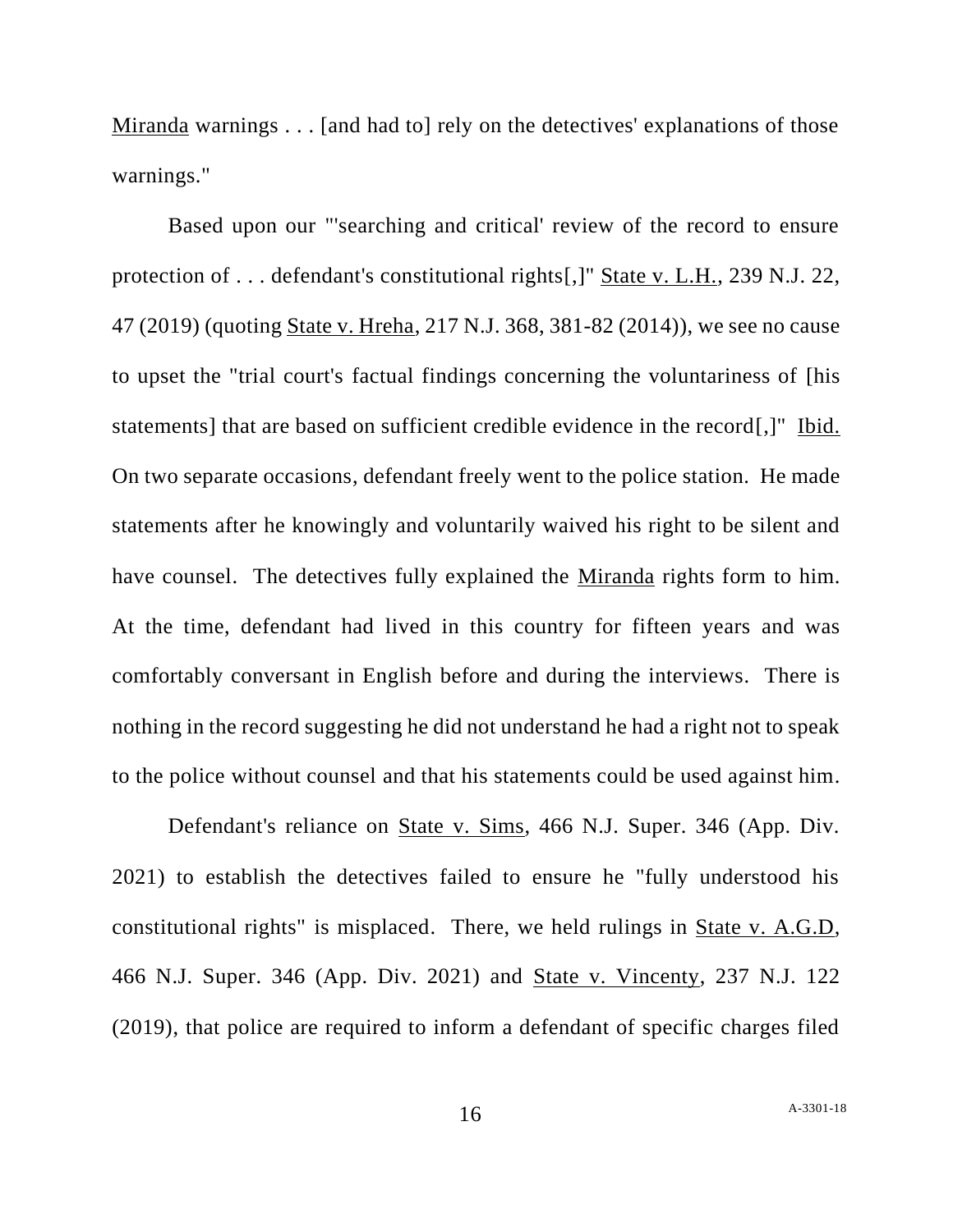against him before waiving his Miranda rights prior to a custodial interrogation, also applied to an interrogated person who was arrested and questioned prior to charges being formally filed. Sims, 466 N.J. Super. at 367. The defendant in Sims was not informed about any of the charges filed against him or why he was being arrested when "[t]he officers 'secured [the defendant] in handcuffs, patted him down, and told [the defendant] [he] would be transport[ed]." Id. at 357. The defendant was also informed by one of the officers that he was, in fact, under arrest. Id. at 358.

Defendant maintains Sims is analogous to his case because the detectives "intentionally misled [him] about why they wanted to speak with him," specifically when the detectives ostensibly wanted to speak with him about the disputed ownership of the tools in the van or, as he put it, a "civil matter." Even though they told him they wanted to speak about the tools, it became abundantly clear during the interview that they wanted to discuss his conduct towards Odele, to which he had the right to stop the interview at any point according to the given directions. Moreover, there was no indication that was lied to in order to induce him to waive his Miranda rights.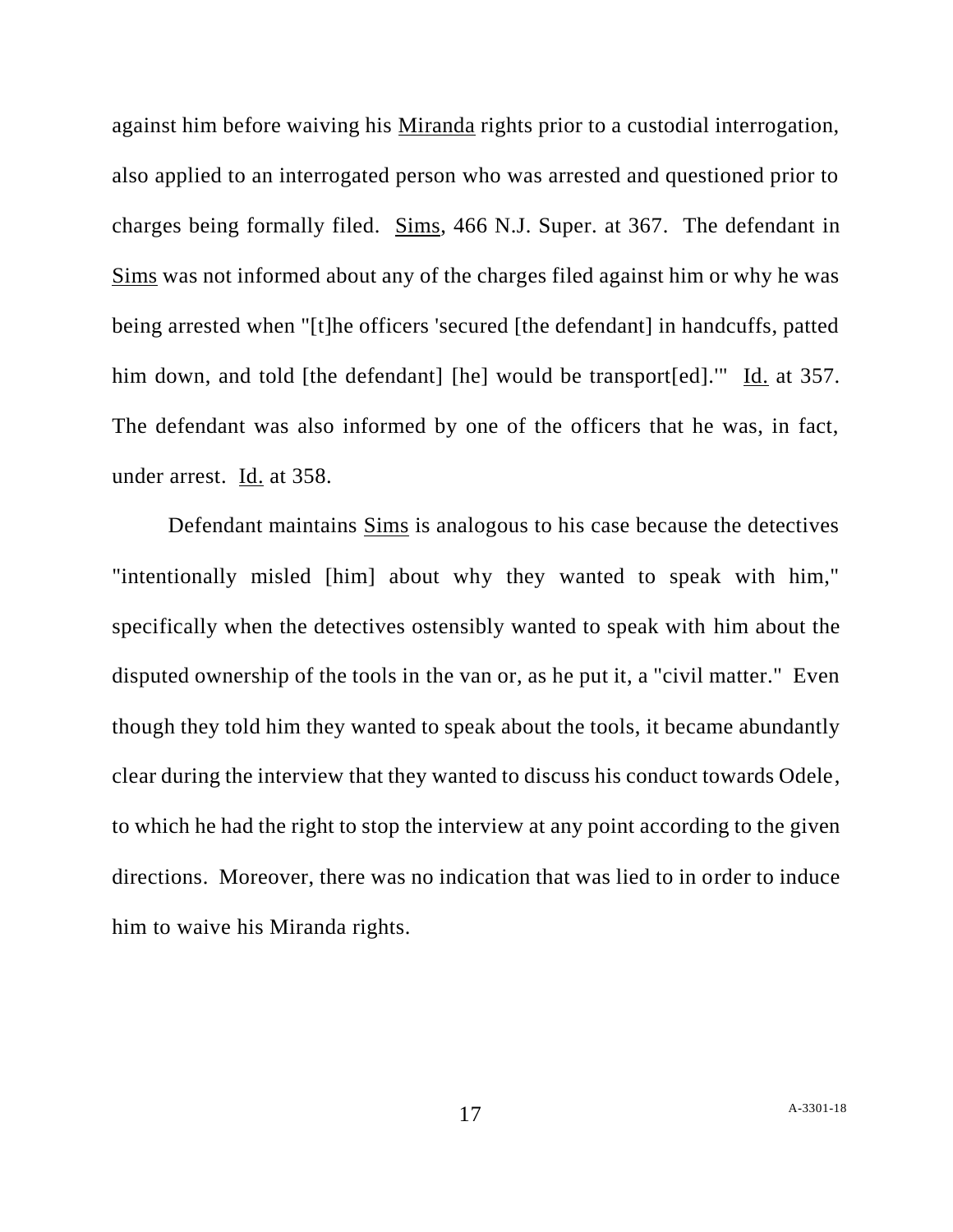When assessing the totality of the circumstances surrounding defendant's statements to police and applying our standard of review, the trial court did not err in denying his motion to suppress statements.

#### II.

#### A.

Because they are relevant to defendant's contentions concerning the jury instructions and Bert's fresh complaint testimony, we briefly summarize the testimony provided by Odele, Bert, and Terri.

Odele was twenty years old when she testified. She was about eleven to twelve years old when defendant, who was in a relationship with her mother, began living with her family. He began touching her when she was thirteen to fourteen years old, which continued until she was eighteen years old. After her mother fell asleep at night, he would grab her breasts and buttocks, and try to rub his hands over her panties. He initially began touching Odele over her clothing, but "[t]here [were] many times" when he tried to touch her underneath her clothing. She stopped him from getting underneath her clothing by yelling at him or pushing him away and denied ever asking him to massage touch her.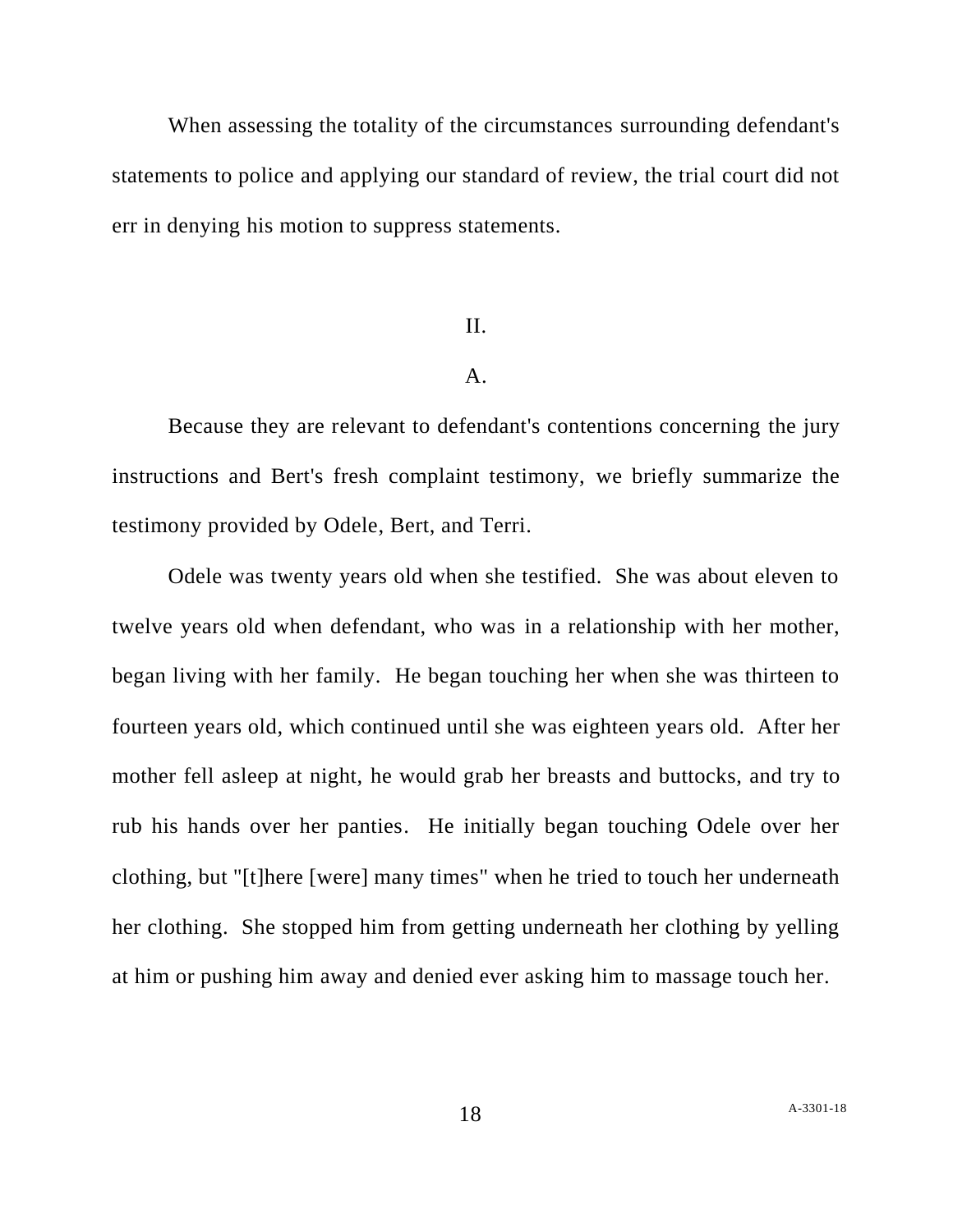Odele told Bert about defendant's touching because she was comfortable with him and believed he would not judge or think differently of her. She believed defendant stopped touching her because she had gotten her first tattoo, which he disliked. After turning eighteen, she told her mother about his abuse in March 2016, and her mother told him to move out.

Odele also testified about defendant's handwritten note in Spanish which was found in defendant's van. The letter read:

> Part [One][,] [three] whistles[,] [seven] times. [Odele], as the cigar is consumed so will you be consumed by love for me. Part [Two][,] Listen to the cigar [ten], [nine], [eight], [seven], [six], [five], [four], [three], [two], [one]. Part [Three][,] [w]itches and [w]arlocks help me so that [Odele] won't stop thinking about me. Through this prayer that my name is [defendant][,] the only person in her thoughts[,] may she sleep thinking and remembering me and I may call[,] may she tell me to be . . . with her forever . . . [Odele].

She felt "[g]ross, like [she] meant nothing . . . like a slut" by defendant touching her and was deeply sickened by his letter.

Based on the court granting the State's motion allowing Bert to provide fresh complaint testimony, Bert testified that Odele told him defendant would touch her in a sexual manner almost daily. Odele mentioned in October 2015 that defendant would enter her room between 1:00 a.m. and 3:00 a.m. to turn off the television after she had fallen asleep and would touch her.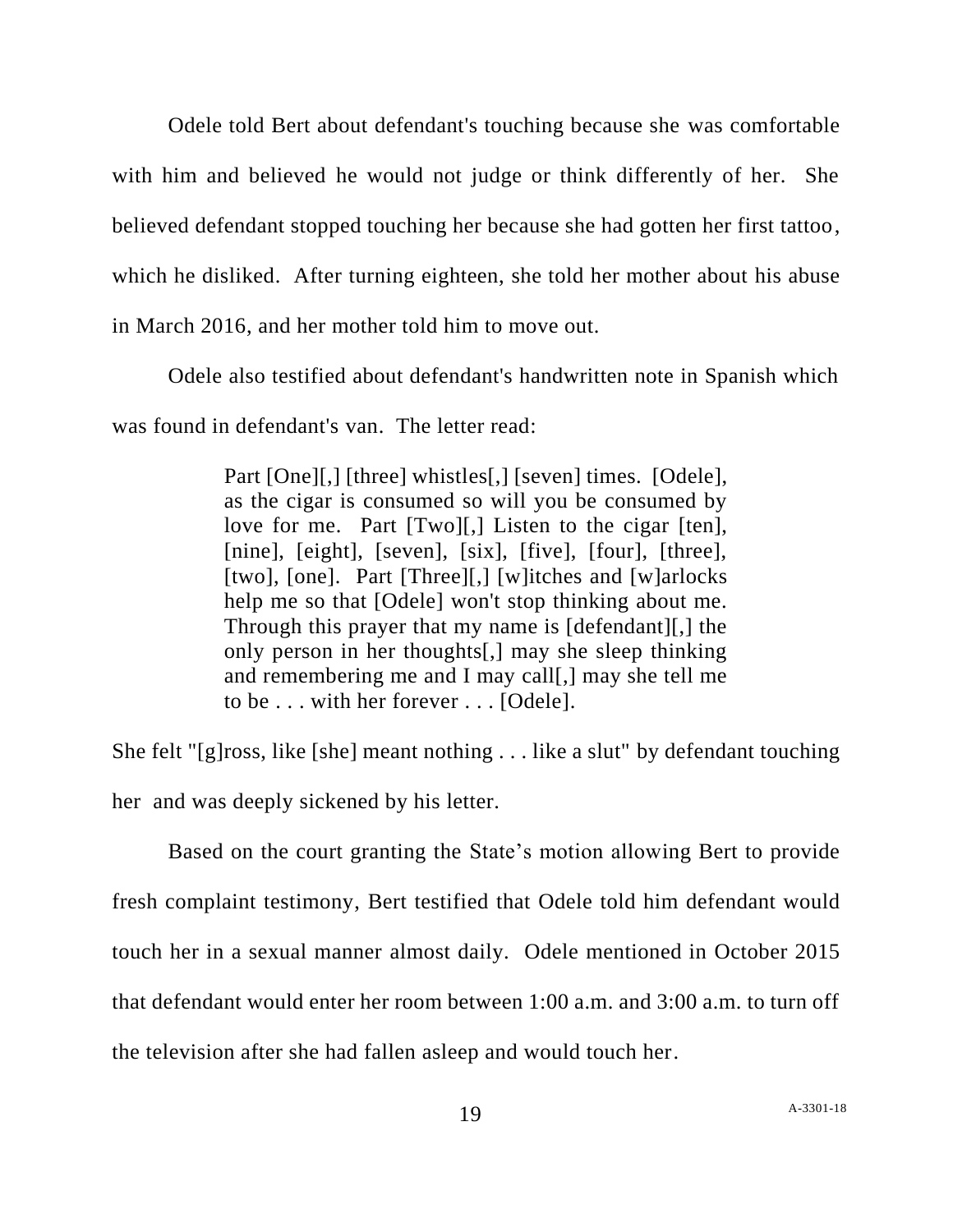Bert also observed and heard defendant's abuse of Odele. When he visited Odele during the daytime, he would hear defendant enter her bedroom and would then hear her say "leave me alone[,] or knock it off, don't do that, things along those lines." He also heard Odele make similar remarks to defendant upstairs while he was in the bathroom.

Bert was also present with Odele when her mother found the letter and envelope in defendant's van. He remarked the envelope contained photos from Facebook of Odele and him together, but his pictures were removed.

Terri testified on behalf of defendant. She told him to leave their marital home around March 31, 2016, after Odele texted her that he sexually abused her. She testified that Odele and defendant did not get along and that Odele did not want to be alone with him. She divorced him after they had been married for shortly over four years.

#### B.

Defendant argues that when the trial court instructed the jury it had to determine the credibility of his statements to the police, the court erred in not directing the jury to examine the Miranda colloquy, his understanding of his rights and questions from the detectives, and whether his command of English affected the meaning and trustworthiness of his statements. He contends the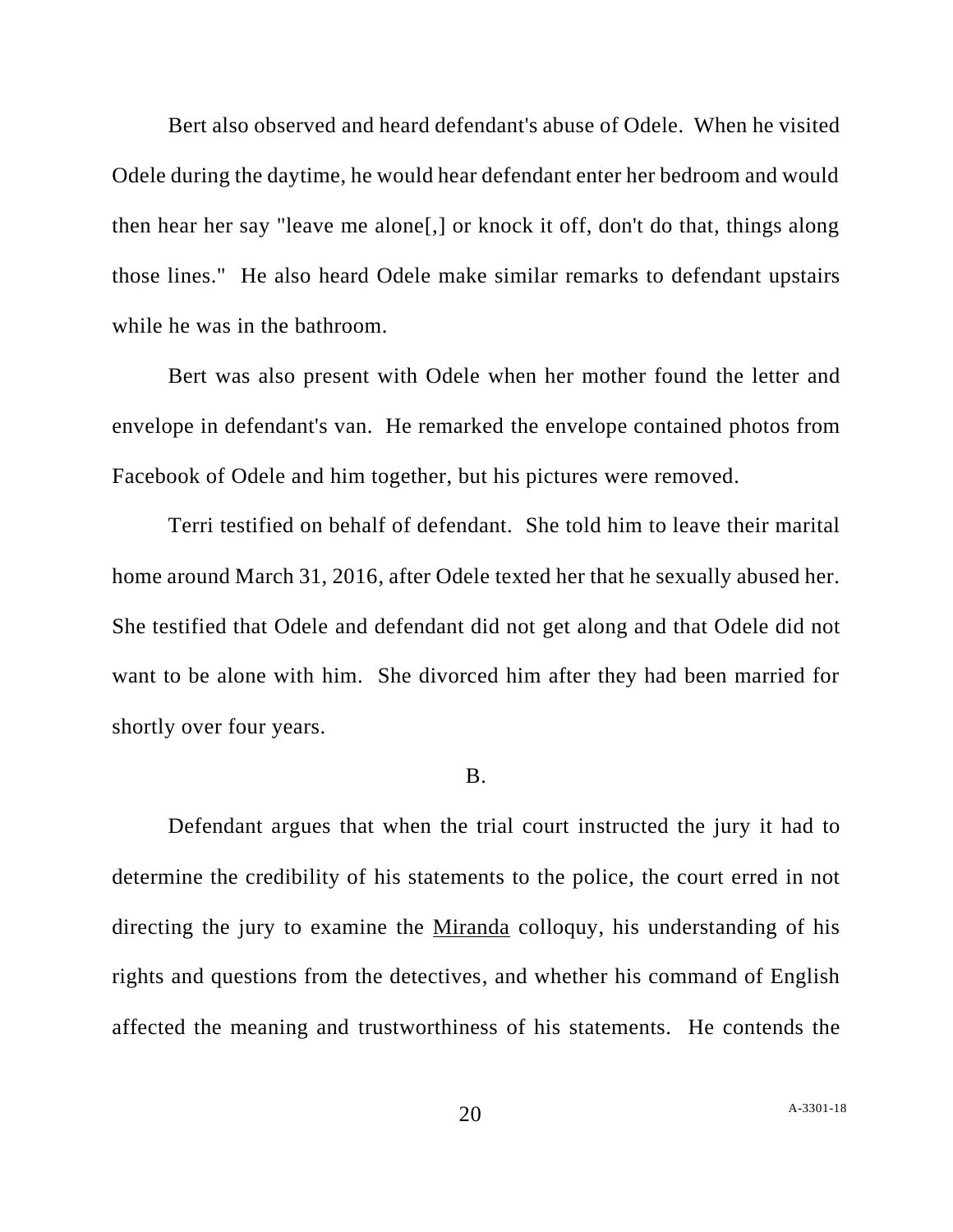jury, with proper direction, would have determined his statements were "a product of misunderstanding and miscommunication rather than an admission of unlawful sexual contact."

Defendant further maintains the court did not instruct the jury to disregard any portions of his statements that were not credible as required by the second of the two-part inquiry required by State v. Hampton, 61 N.J. 250, 272 (1972). Because he did not object to the jury charge pursuant to Rule 1:7-2, we consider his argument under plain error, meaning we disregard any error or omission by the court "unless it is of such a nature as to have been clearly capable of producing an unjust result." R. 2:10-2; see also State v. Hock, 54 N.J. 526, 538 (1969) (noting the "legal impropriety in the charge" must be "sufficiently grievous . . . to convince the court that of itself the error possessed a clear capacity to bring about an unjust result").

A trial court should provide a Hampton charge "whenever a defendant's oral or written statements, admissions, or confessions are introduced in evidence" regardless of whether the charge is requested. State v. Jordan, 147 N.J. 409, 425 (1997). A jury "shall be instructed that they should decide whether . . . the defendant's [statement] is true[.]" and if they conclude that it is "not true, then they must . . . disregard it for purposes of discharging their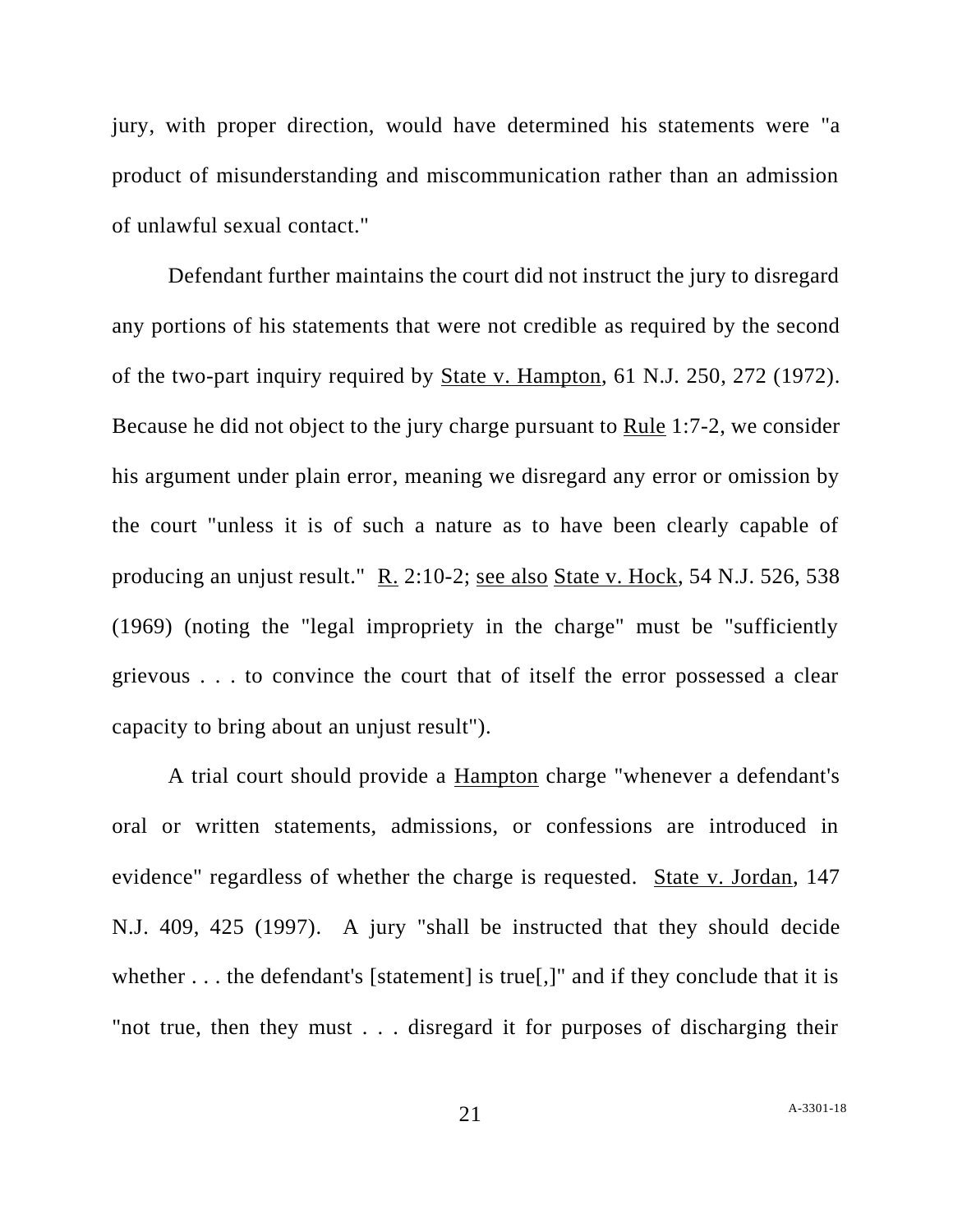function as fact finders on the ultimate issue of guilt or innocence." Hampton, 61 N.J. at 272. The failure to give the charge, however, is not always reversible error. Jordan, 147 N.J. at 425. We will only reverse when omission of the charge was clearly capable of producing an unjust result in the context of the entire case. Id. at 425, 429. If the statements were "unnecessary to prove [the] defendant's guilt because there is other evidence that clearly establishes guilt, or if the defendant has acknowledged the truth of his statement, the failure to give a Hampton charge" will not require reversal. Id. at 425-26.

There was no plain error warranting vacation of defendant's convictions. The court gave detailed instructions on assessing the credibility of his statements:

> There is for your consideration in this case a recorded statement allegedly made by . . . defendant and actually there were two. It is your function to determine whether or not the statements were actually made by . . . defendant[,] and if made, whether the statement or . . . any portion of them is credible.

> You may consider all of the circumstances surrounding the statements in making that determination with the following caution: I instruct you that in this case[,] certain portions of the recorded statement have not been provided to you[,] and you may only consider those portions of the statement which have been admitted in evidence and must not speculate as to the contents of the admission or the reason or reasons for the admission.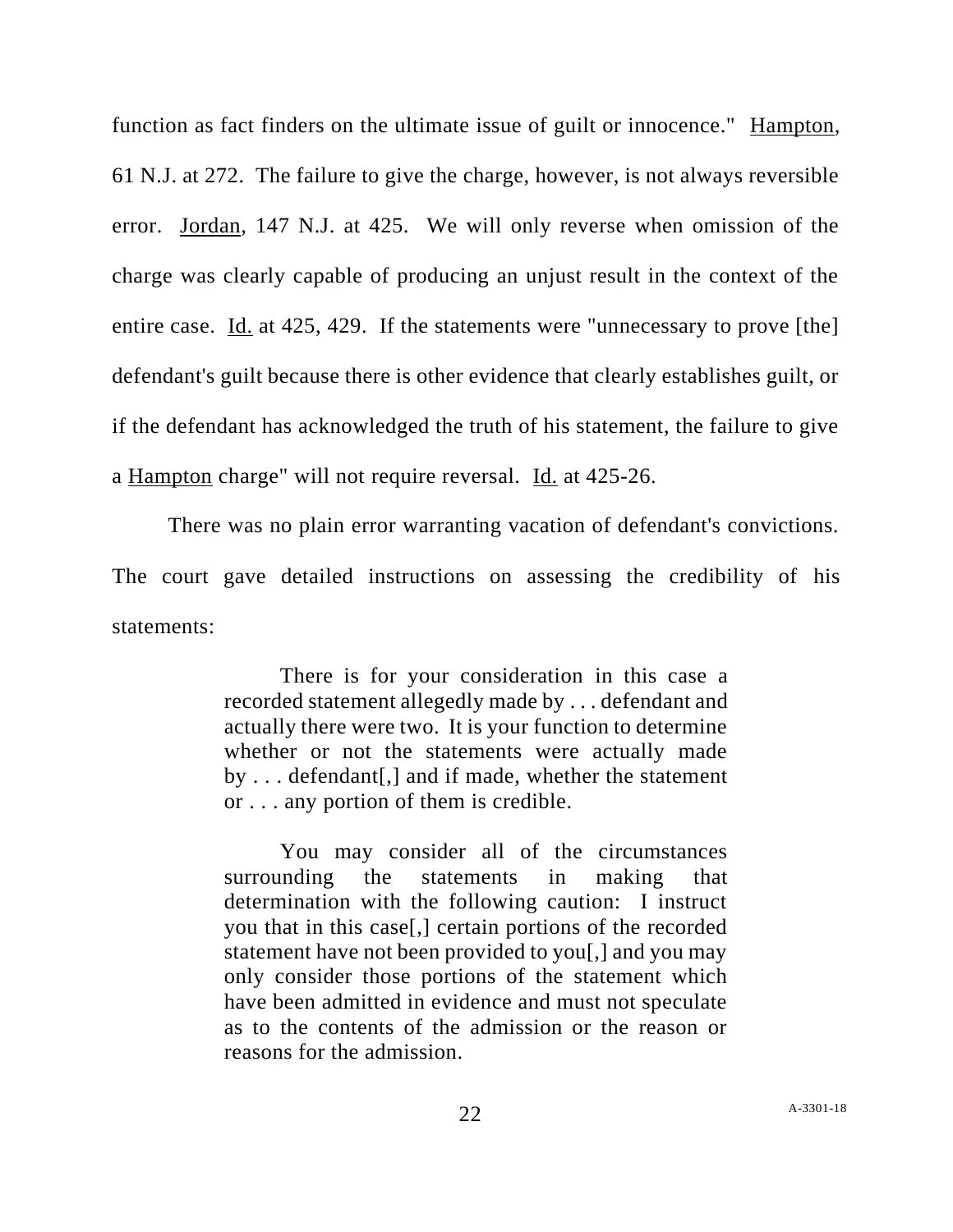The court did not instruct the jury that, if they find defendant's statements are false "they must . . . disregard [them] for purposes of discharging their function as fact finders on the ultimate issue of guilt or innocence." Hampton, 61 N.J. at 272. This was not a fatal flaw given the court's instruction of Model Jury Charge (Criminal), "Criminal Final Charge - Credibility of Witnesses." (rev. May 12, 2014), when it stated:

> As the judges of the facts, you are to determine the credibility of the witnesses and in determining whether a witness is worthy of belief and therefore credible, you may take into consideration the following: the appearance and demeanor of the witness, the manner in which he or she may have testified, the witness's interest in the outcome of the trial, if any, his or her means of obtaining knowledge of the facts, the witness's power of discernment, meaning his or her judgment or understanding, his or her ability to reason, observe, recollect and relate, the possible bias, if any, in favor of the side for whom the witness testified, the extent to which, if at all, each witness is either corroborated or contradicted, supported or discredited by other evidence, whether the witness testified with an intent to deceive you, the reasonableness or unreasonableness of the testimony the witness has given, whether the witness made any inconsistent or contradictory statements and any and all other matters in the evidence[,] which serve to support or discredit his or her testimony.

> Through this analysis as judges of the facts, you weigh the testimony of each witness and then determine the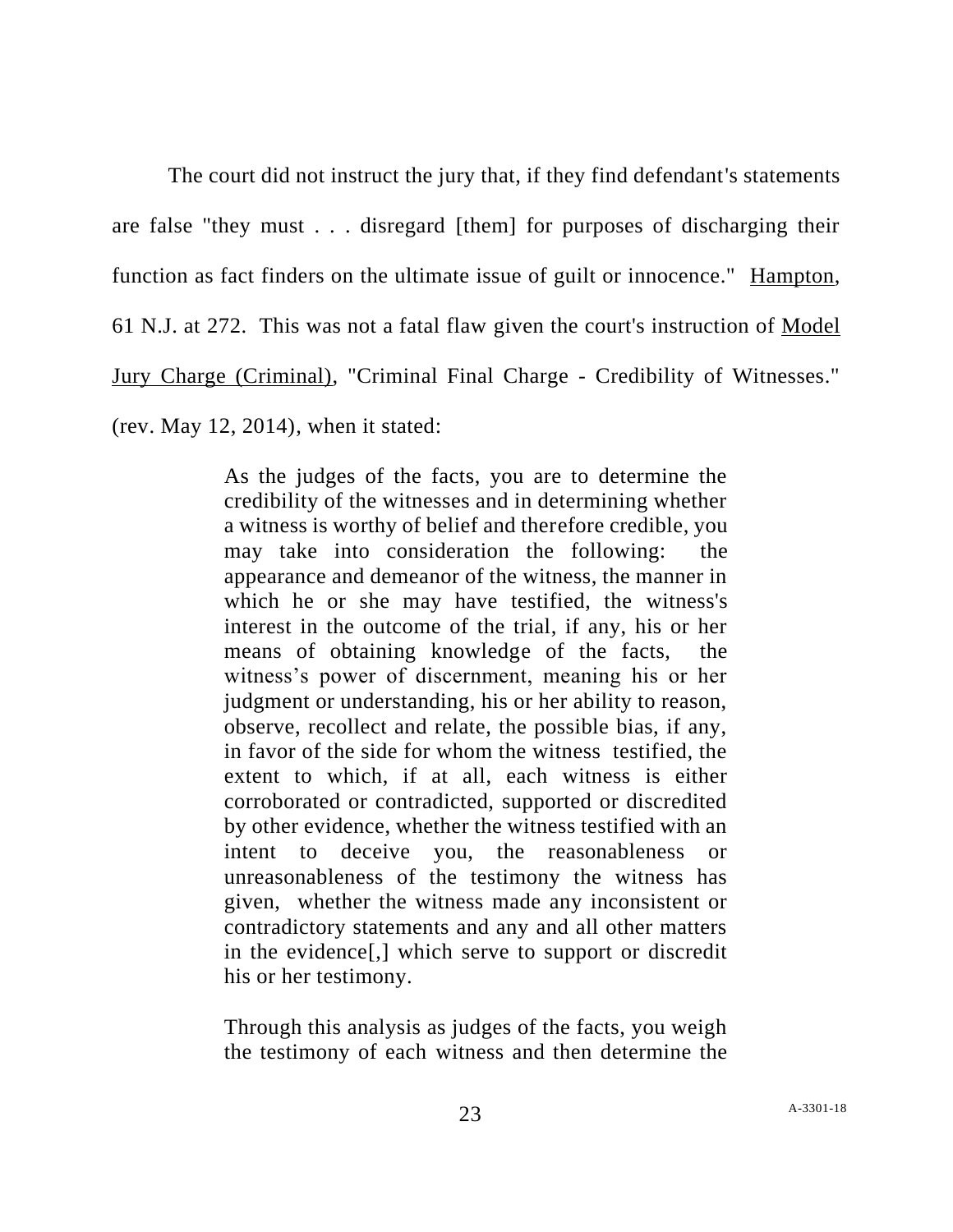weight to give to it. Through that process you may accept all of it, a portion of it or none of it.

Moreover, even if the jury found defendant's statements were not true, there was, as in Jordan, other significant evidence that clearly established his guilt based on the testimony of Odele and Bert, together with the documentary evidence found in the van.

### C.

Defendant argues Bert's testimony––Odele told him about defendant's unwanted sexual touching––exceeded the narrow scope of the fresh complaint rule because Bert significantly detailed the allegations by stating he would often grope Odele in her room, that he would touch her at night, and that he would use the subterfuge of turning off her television to enter her bedroom to touch her. According to defendant, the risk associated with admitting the additional details from Bert's testimony was that the jury used it to corroborate and improperly bolster Odele's testimony rather than for the limited purpose contemplated by the fresh complaint rule. Defendant also argues the State violated the principle set forth in State v. R.K., 220 N.J. 444, 456 (2015), that it could not make an argument unsupported by the record when it claimed in summation that Odele's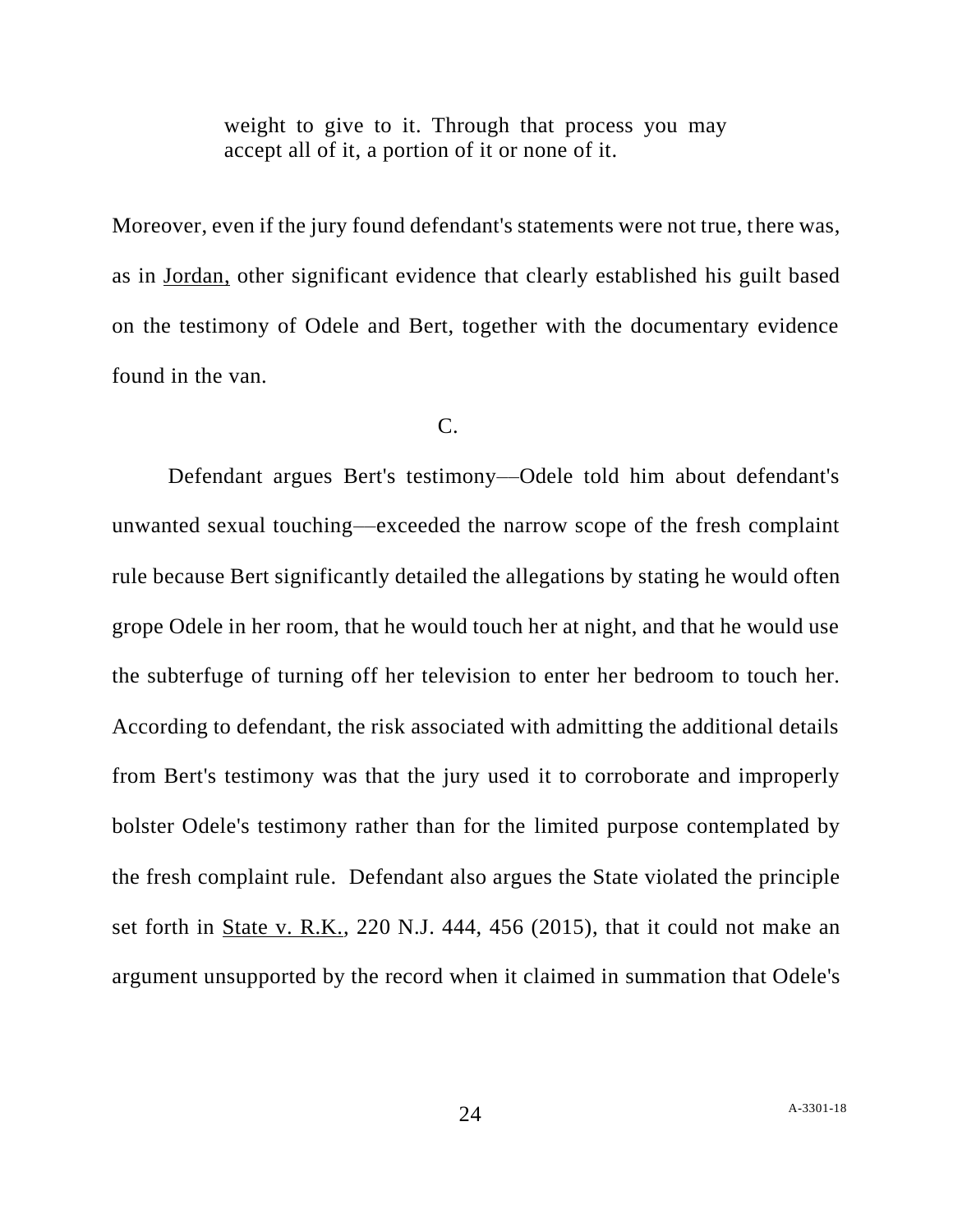complaint to Bert was "corroboration" of defendant's guilt. Since he failed to raise this argument before the trial court, we review it for plain error.

Under the fresh complaint rule, the State can present "evidence of a victim's complaint of sexual abuse, [which is] otherwise inadmissible as hearsay, to negate the inference that the victim's initial silence or delay indicates that the charge is fabricated." Id. at 455. The rule's purpose "is to prove only that the alleged victim complained, not to corroborate the victim's allegations concerning the crime." State v. Bethune, 121 N.J. 137, 146 (1990). We review the admissibility of fresh complaint evidence under an abuse of discretion standard. State v. L.P., 352 N.J. Super. 369, 380-81 (App. Div. 2002) (citing State v. Hill, 121 N.J. 150, 167-68 (1990)).

There was no abuse of discretion in the admission of Bert's fresh complaint testimony. The challenged testimony was properly admitted because it involved his first-hand account of seeing and hearing defendant's sexual misconduct towards Odele. The testimony was not plain error because it was direct evidence, not hearsay, of his offenses.

As for the State's summation, the prosecutor commented that Bert and Terri corroborated that Odele was sexually abused by defendant. Because Terri testified for the defense, there was no violation of the fresh complaint rule by